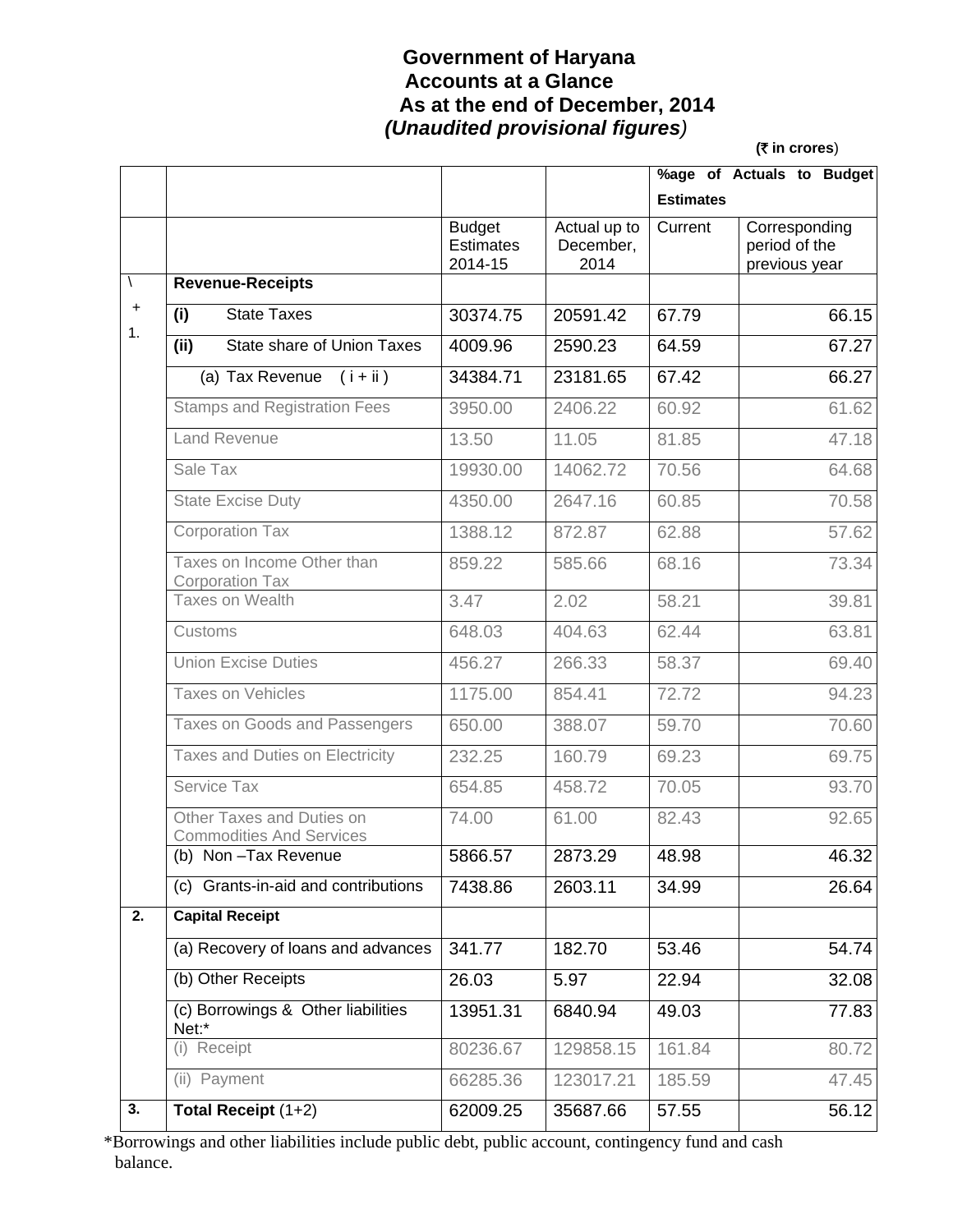| 4. | <b>Non Plan Expenditure</b>                        |               |            |       |        |
|----|----------------------------------------------------|---------------|------------|-------|--------|
|    | Non Plan Expenditure on<br>(a)<br>Revenue Account  | 38508.89      | 23603.53   | 61.29 | 59.65  |
|    | (b)<br>Non Plan Expenditure on<br>Interest payment | 7138.89       | 3206.25    | 44.91 | 29.04  |
|    | Non Plan Expenditure on Salary/Wages               | 7695.93       | 5184.94    | 67.37 | 65.96  |
|    | (c) Non Plan Expenditure on Capital<br>Account     | 422.86        | 314.50     | 74.37 | 270.53 |
| 5. | <b>Plan Expenditure</b>                            |               |            |       |        |
|    | (a)<br>Plan Expenditure on Revenue<br>Account      | 16445.47      | 8124.69    | 49.40 | 46.01  |
|    | Plan Expenditure on Salaries/Wages                 | 1166.48       | 762.75     | 65.39 | 56.48  |
|    | (b)<br>Plan Expenditure on Capital<br>Account      | 6632.03       | 3644.94    | 54.96 | 50.18  |
| 6. | Total Expenditure $[4 (a)+(c)+5]$                  | 62009.25      | 35687.66   | 57.55 | 56.12  |
|    | (a) Revenue Expenditure                            | 54954.36      | 31728.22   | 57.74 | 55.64  |
|    | (b) Capital Expenditure**                          | 7054.89       | 3959.44    | 56.12 | 59.18  |
| 7. | Revenue Surplus/Deficit {1-6(a)}                   | $(-)$ 5012.57 | $-3070.17$ | 61.25 | 21.33  |
| 8. | Fiscal Surplus/Deficit $[6-(1+2(a)+2(b))]$         | $(-)11393.29$ | $-6840.94$ | 60.04 | 47.45  |

\*\*Expenditure on Capital Account consists of Capital Expenditure (₹3433.44Crore) and Loan and Advances disbursed ( $\overline{\text{526.00}}$  crore).

### **Monthly Accounts Exclusion details for the month of December, 2014**

| <b>Source</b>                           |                                | Due                             |                                | <b>Received</b>                 |                       | <b>Excluded due to</b> |               |
|-----------------------------------------|--------------------------------|---------------------------------|--------------------------------|---------------------------------|-----------------------|------------------------|---------------|
|                                         | <b>Current</b><br><b>Month</b> | <b>Previous</b><br><b>Month</b> | <b>Current</b><br><b>Month</b> | <b>Previous</b><br><b>Month</b> | <b>Non</b><br>Receipt | Late<br><b>Receipt</b> | <b>Others</b> |
| Treasury/PAO                            | 22                             | ۰                               | 22                             |                                 |                       | ۰                      | ۰             |
| <b>Public Works</b><br><b>Divisions</b> | 199                            | $\blacksquare$                  | 199                            |                                 | $\blacksquare$        | ۰                      |               |
| <b>Forest Division</b>                  | 58                             | ۰                               | 58                             | ۰                               |                       | ۰                      | ۰             |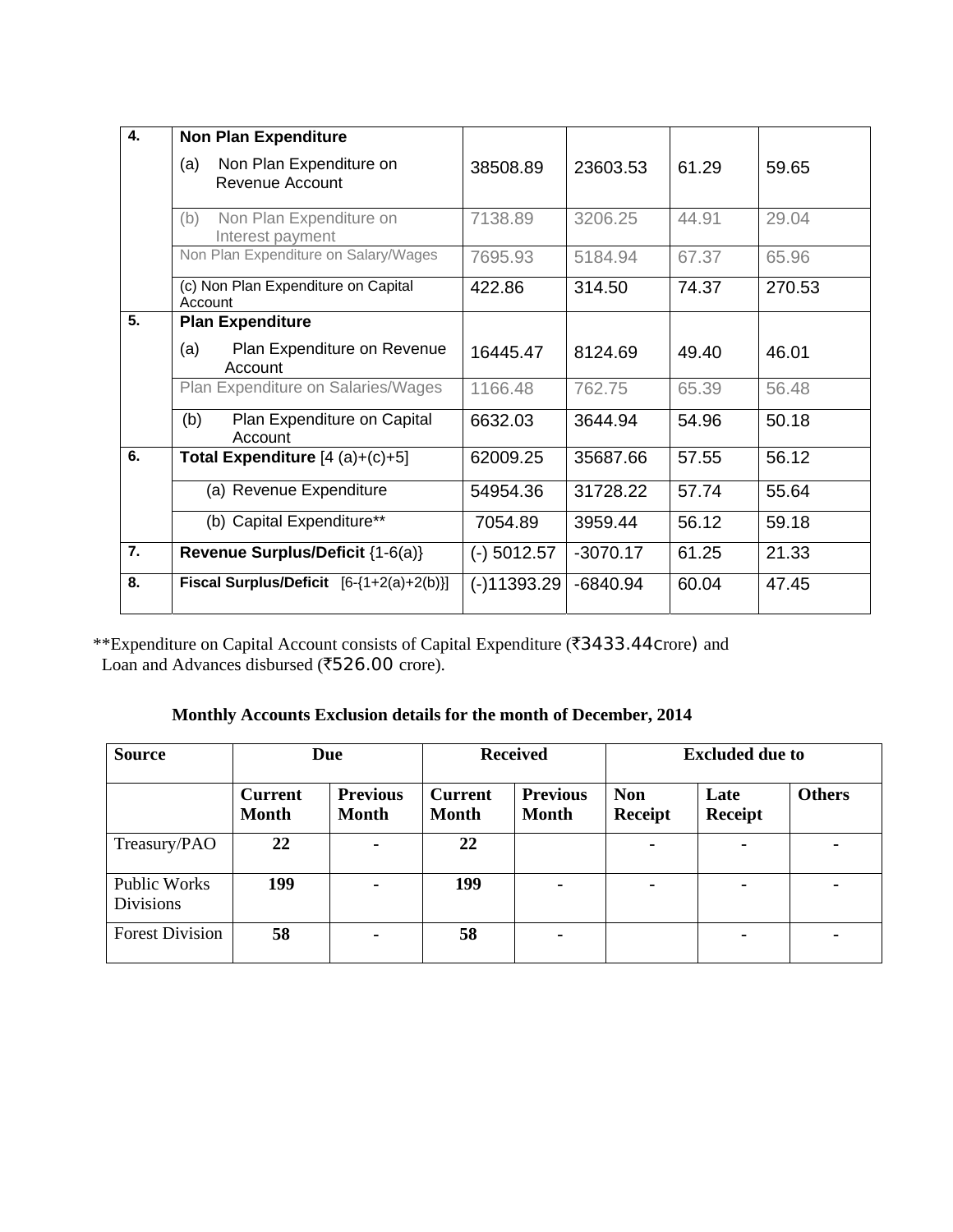#### **Monthly Trend (Format of the Progressive Figures) Tax Revenue (State Taxes) (Refer to Item No. 1 a (I) of Monthly Accounts at a Glance)**

|                               |                |                    | ( <b>रैंin crores</b> ) |                    |  |
|-------------------------------|----------------|--------------------|-------------------------|--------------------|--|
| <b>Months</b>                 |                | 2014-15            | 2013-14                 |                    |  |
|                               | <b>Monthly</b> | <b>Progressive</b> | <b>Monthly</b>          | <b>Progressive</b> |  |
| <b>April</b>                  | 2086.53        | 2086.53            | 2266.55                 | 2266.55            |  |
| <b>May</b>                    | 2517.44        | 4603.97            | 2593.88                 | 4860.43            |  |
| June                          | 3075.00        | 6678.97            | 1850.30                 | 6710.73            |  |
| July                          | 2235.34        | 8914.31            | 2018.02                 | 8728.75            |  |
| <b>August</b>                 | 2363.96        | 11278.27           | 2026.66                 | 10755.41           |  |
| <b>September</b>              | 1892.31        | 13170.58           | 1852.50                 | 12607.91           |  |
| <b>October</b>                | 2270.96        | 15441.54           | 2054.85                 | 14662.76           |  |
| <b>November</b>               | 3030.48        | 18472.02           | 1469.94                 | 16132.70           |  |
| <b>December</b>               | 2119.40        | 20591.42           | 2907.06                 | 19039.76           |  |
| <b>January</b>                |                |                    | 2189.35                 | 21229.11           |  |
| <b>February</b>               |                |                    | 1983.09                 | 23212.20           |  |
| <b>March</b><br>(Preliminary) |                |                    | 2353.69                 | 25565.89           |  |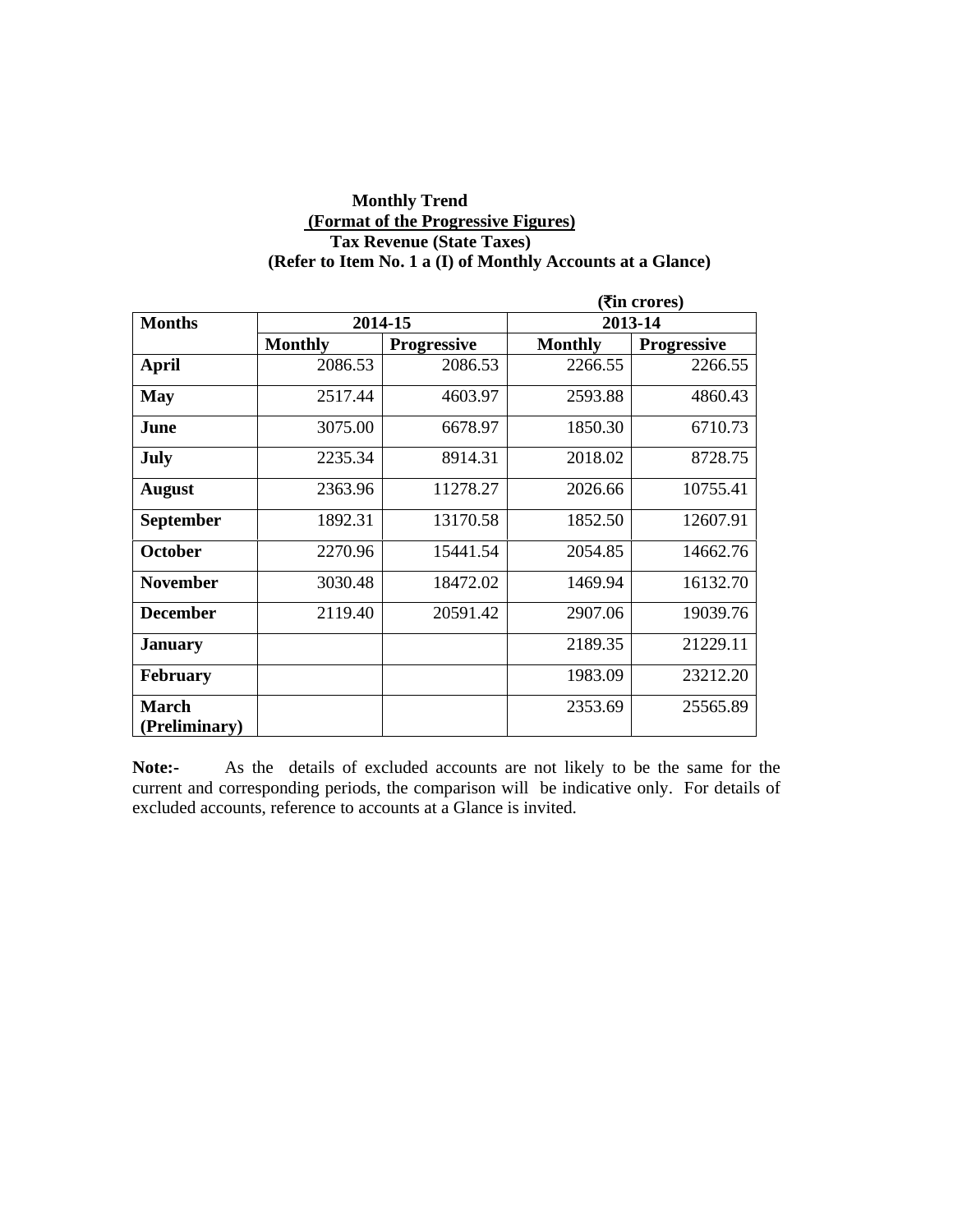# **Monthly Trend**

#### **(Format of the Progressive Figures) Tax Revenue (State Share of Union Taxes) (Refer to Item No. 1 a (II) of Monthly Accounts at a Glance)**   $(\bar{\bar{\tau}})$  in crores)

| (X. III Crores)  |                |                    |                |                    |  |  |
|------------------|----------------|--------------------|----------------|--------------------|--|--|
| <b>Months</b>    |                | 2014-15            |                | 2013-14            |  |  |
|                  | <b>Monthly</b> | <b>Progressive</b> | <b>Monthly</b> | <b>Progressive</b> |  |  |
| <b>April</b>     | 291.02         | 291.02             | 71.71          | 71.71              |  |  |
| <b>May</b>       | 291.71         | 582.73             | 449.07         | 520.78             |  |  |
| June             | 290.41         | 873.14             | 260.39         | 781.17             |  |  |
| <b>July</b>      | 291.06         | 1164.20            | 260.39         | 1041.56            |  |  |
| <b>August</b>    | 285.16         | 1449.36            | 188.68         | 1230.24            |  |  |
| <b>September</b> | 285.23         | 1734.59            | 332.10         | 1562.34            |  |  |
| <b>October</b>   | 210.07         | 1944.66            | 188.68         | 1751.02            |  |  |
| <b>November</b>  | 360.38         | 2305.04            | 332.10         | 2083.12            |  |  |
| <b>December</b>  | 285.19         | 2590.23            | 260.39         | 2343.51            |  |  |
| <b>January</b>   |                |                    | 199.12         | 2542.63            |  |  |
| <b>February</b>  |                |                    | 199.09         | 2741.72            |  |  |
| <b>March</b>     |                |                    | 476.40         | 3218.12            |  |  |
| (Preliminary)    |                |                    |                |                    |  |  |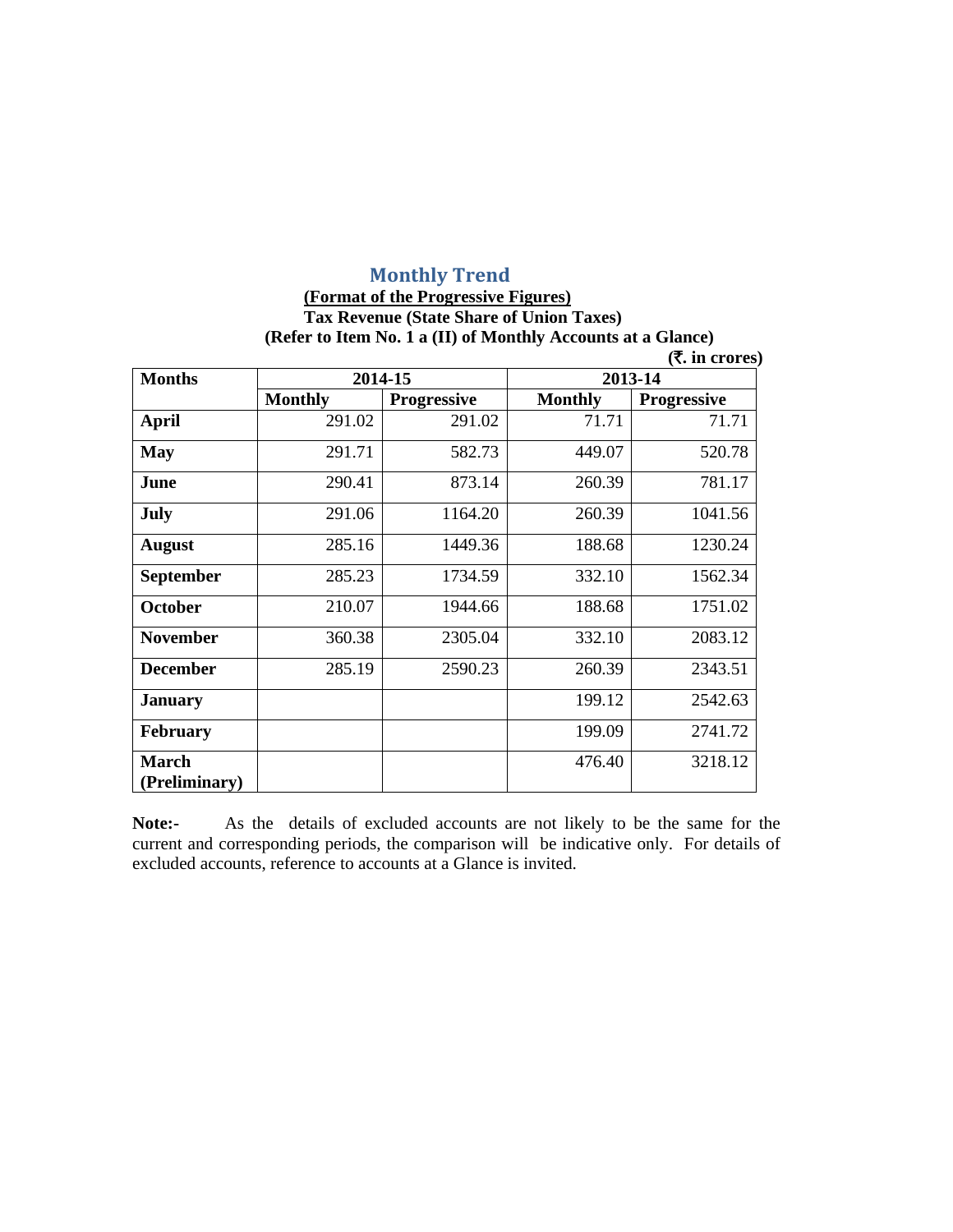### **Monthly Trend**

#### **(Format of the Progressive Figures) REVENUE RECEIPTS (TAX REVENUE) (Refer to Item No. I (a) of Monthly Accounts at a Glance) (**`**in crores)**

| <b>Months</b>                 | 2014-15        |                    | 2013-14        |                    |
|-------------------------------|----------------|--------------------|----------------|--------------------|
|                               | <b>Monthly</b> | <b>Progressive</b> | <b>Monthly</b> | <b>Progressive</b> |
| <b>April</b>                  | 2377.55        | 2377.55            | 2338.26        | 2338.26            |
| <b>May</b>                    | 2809.15        | 5186.70            | 3042.95        | 5381.21            |
| June                          | 2364.41        | 7551.11            | 2110.69        | 7491.90            |
| July                          | 2527.40        | 10078.51           | 2278.41        | 9770.31            |
| <b>August</b>                 | 2649.12        | 12727.63           | 2215.34        | 11985.65           |
| <b>September</b>              | 2177.54        | 14905.17           | 2184.60        | 14170.25           |
| <b>October</b>                | 2481.03        | 17386.20           | 2243.53        | 16413.78           |
| <b>November</b>               | 3390.86        | 20777.06           | 1802.04        | 18215.82           |
| <b>December</b>               | 2404.59        | 23181.65           | 3167.45        | 21383.27           |
| <b>January</b>                |                |                    | 2388.47        | 23771.74           |
| <b>February</b>               |                |                    | 2182.18        | 25953.92           |
| <b>March</b><br>(Preliminary) |                |                    | 2830.09        | 28784.01           |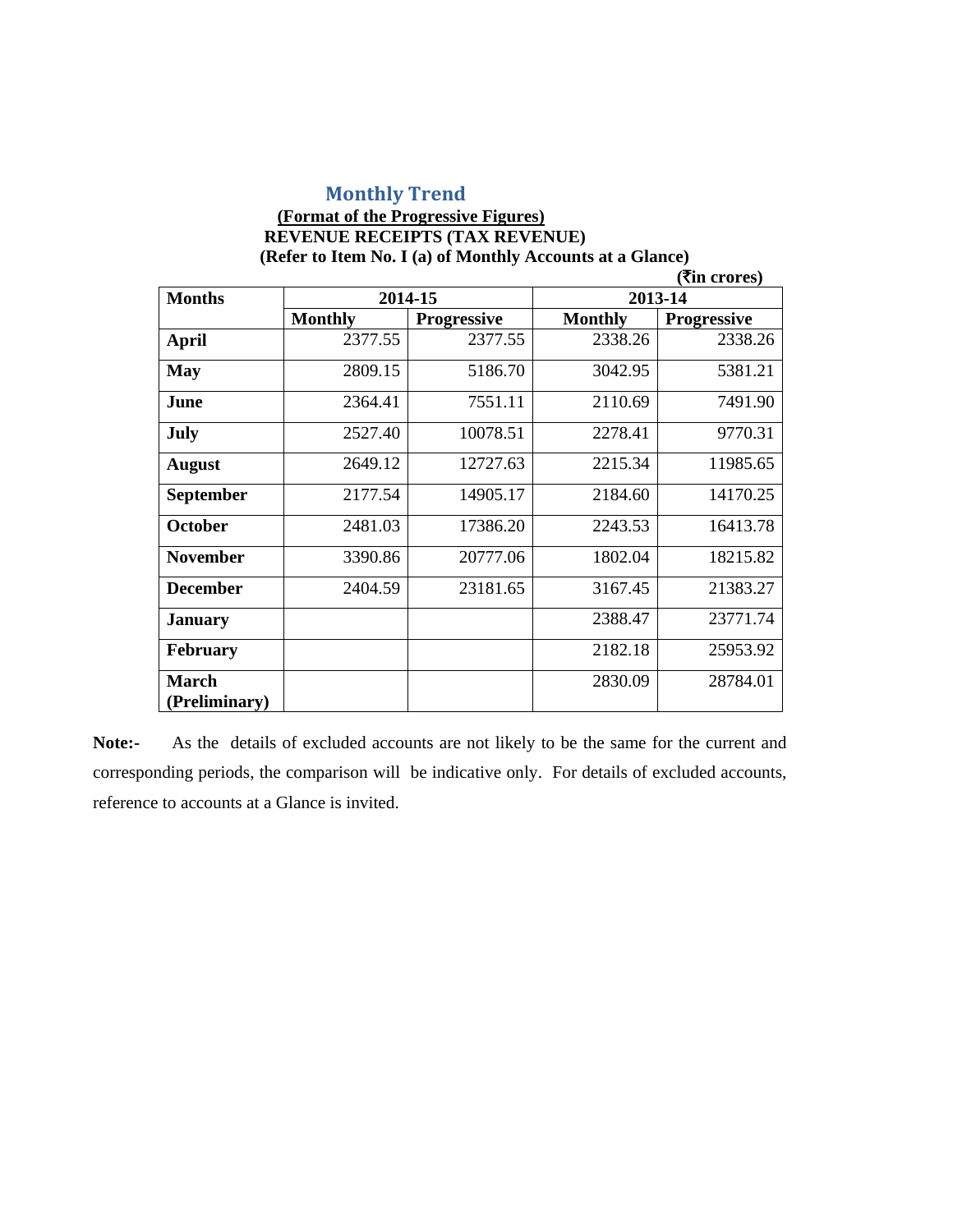| (Refer to Item No. I (b) of Monthly Accounts at a Glance) |                |                    |                |                    |  |
|-----------------------------------------------------------|----------------|--------------------|----------------|--------------------|--|
|                                                           |                |                    |                | (₹ in crores)      |  |
| <b>Months</b>                                             |                | 2014-15            | 2013-14        |                    |  |
|                                                           | <b>Monthly</b> | <b>Progressive</b> | <b>Monthly</b> | <b>Progressive</b> |  |
| <b>April</b>                                              | 445.96         | 445.96             | 264.58         | 264.58             |  |
| <b>May</b>                                                | 225.99         | 671.95             | 273.00         | 537.70             |  |
| June                                                      | 233.38         | 905.33             | 399.96         | 937.66             |  |
| <b>July</b>                                               | 114.45         | 1019.78            | 303.05         | 1240.71            |  |
| <b>August</b>                                             | 498.84         | 1518.62            | 255.64         | 1496.35            |  |
| <b>September</b>                                          | 361.33         | 1879.95            | 83.06          | 1579.41            |  |
| October                                                   | 272.78         | 2152.73            | 317.16         | 1896.57            |  |
| <b>November</b>                                           | 504.39         | 2657.12            | 287.85         | 2184.42            |  |
| <b>December</b>                                           | 216.17         | 2873.29            | 207.06         | 2391.48            |  |
| <b>January</b>                                            |                |                    | 569.32         | 2960.80            |  |
| <b>February</b>                                           |                |                    | 333.42         | 3294.22            |  |
| <b>March</b><br>(Preliminary)                             |                |                    | 739.98         | 4034.20            |  |

## **Monthly Trend (Format of the Progressive Figures) NON -TAX REVENUE**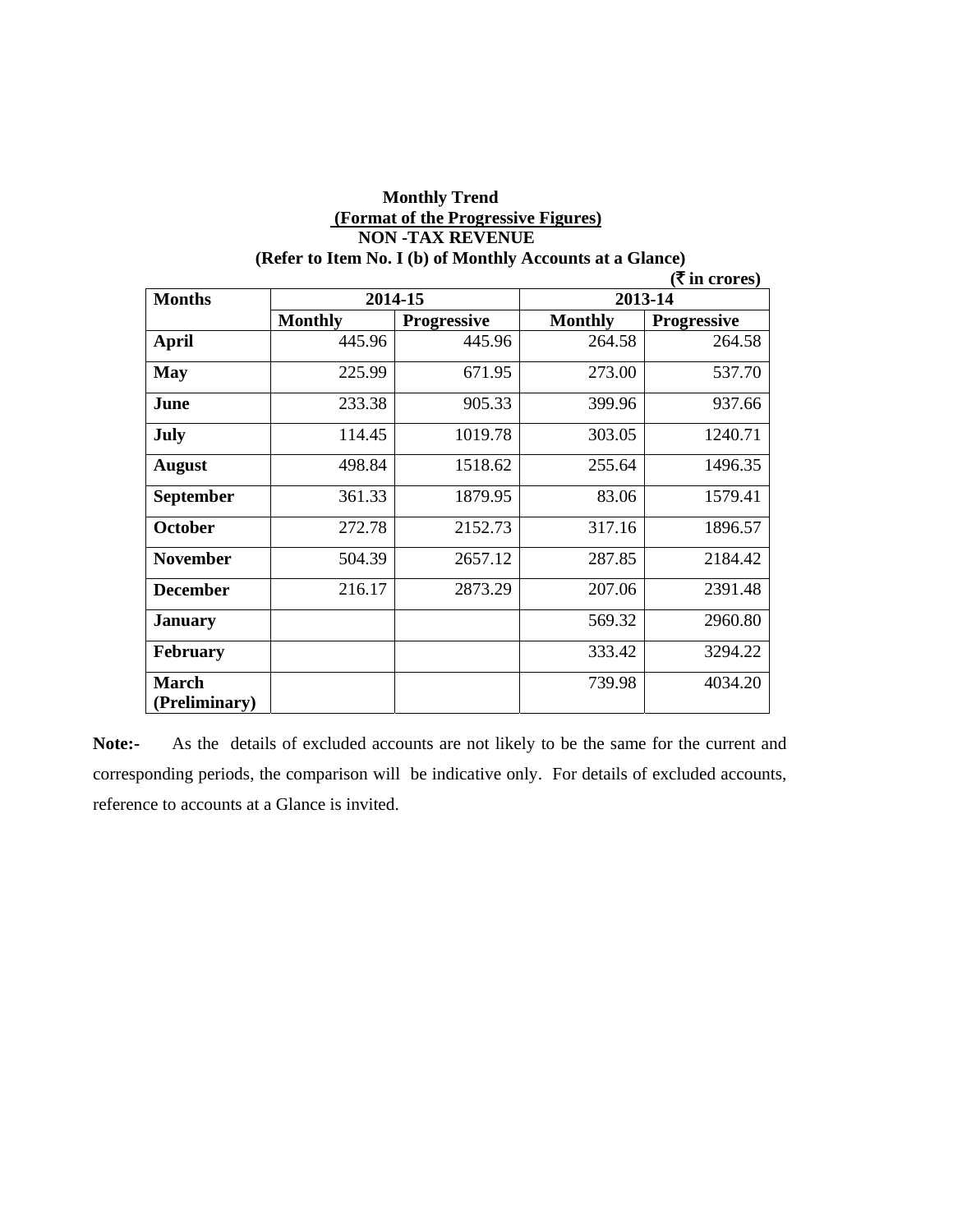#### **Monthly Trend (Format of the Progressive Figures) GRANTS-IN-AID AND CONTRIBUTION (Refer to Item No. I (c) of Monthly Accounts at a Glance)**

|                  |                |                    |                | (₹ in crores)      |
|------------------|----------------|--------------------|----------------|--------------------|
| <b>Months</b>    |                | 2014-15            |                | 2013-14            |
|                  | <b>Monthly</b> | <b>Progressive</b> | <b>Monthly</b> | <b>Progressive</b> |
| <b>April</b>     | 51.11          | 51.11              |                |                    |
| <b>May</b>       | 69.90          | 121.01             | 54.74          | 54.74              |
| June             | 112.91         | 233.92             | 155.85         | 210.59             |
| <b>July</b>      | 4.28           | 238.20             | 385.84         | 596.43             |
| <b>August</b>    | 813.06         | 1051.26            | 148.62         | 745.05             |
| <b>September</b> | 615.96         | 1667.22            | 633.78         | 1378.83            |
| <b>October</b>   | 358.26         | 2025.48            | 32.87          | 1411.70            |
| <b>November</b>  | 42.67          | 2068.15            | 154.32         | 1566.02            |
| <b>December</b>  | 534.96         | 2603.11            | 125.33         | 1691.35            |
| <b>January</b>   |                |                    | 280.43         | 1971.78            |
| <b>February</b>  |                |                    | 234.99         | 2206.77            |
| <b>March</b>     |                |                    | 1766.48        | 3973.25            |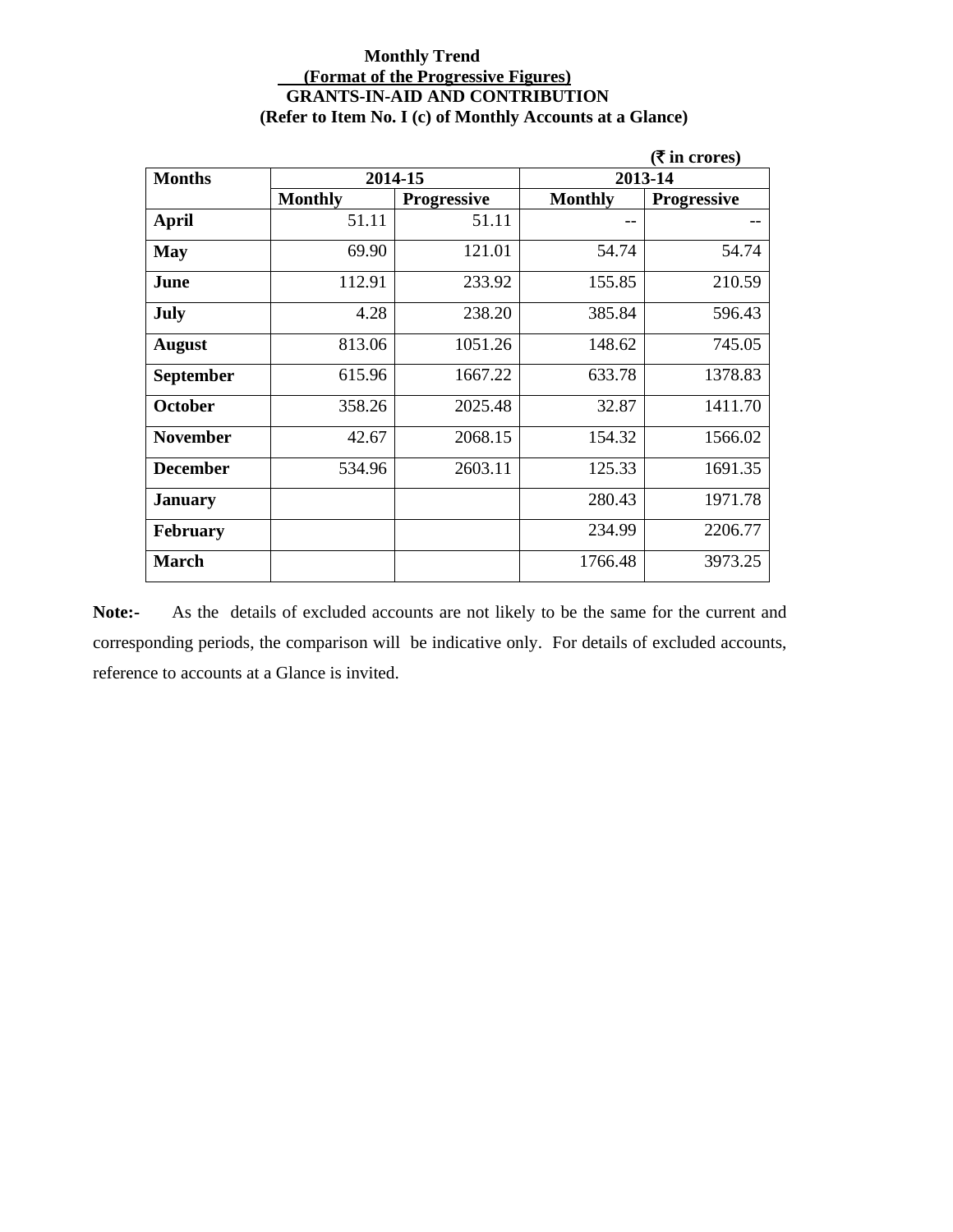#### **Monthly Trend (Format of the Progressive Figures) RECOVERY OF LOANS AND ADVANCES (Refer to Item No. 2 (a) of Monthly Accounts at a Glance)**

| ın |
|----|
|----|

|                  | crores)        |                    |                |                    |  |
|------------------|----------------|--------------------|----------------|--------------------|--|
| <b>Months</b>    |                | 2014-15            |                | 2013-14            |  |
|                  | <b>Monthly</b> | <b>Progressive</b> | <b>Monthly</b> | <b>Progressive</b> |  |
| April            | 31.14          | 31.14              | 13.62          | 13.62              |  |
| <b>May</b>       | 27.05          | 58.19              | 24.35          | 37.97              |  |
| June             | 6.59           | 64.78              | 10.80          | 48.77              |  |
| <b>July</b>      | 19.29          | 84.07              | 18.23          | 67.00              |  |
| <b>August</b>    | 19.01          | 103.08             | 29.02          | 96.02              |  |
| <b>September</b> | 20.49          | 123.57             | 8.01           | 104.03             |  |
| October          | 32.06          | 155.63             | 32.55          | 136.58             |  |
| <b>November</b>  | 7.37           | 163.00             | 22.82          | 159.40             |  |
| <b>December</b>  | 19.70          | 182.70             | 7.47           | 166.87             |  |
| <b>January</b>   |                |                    | 29.49          | 196.36             |  |
| <b>February</b>  |                |                    | 19.36          | 215.72             |  |
| <b>March</b>     |                |                    | 46.18          | 261.90             |  |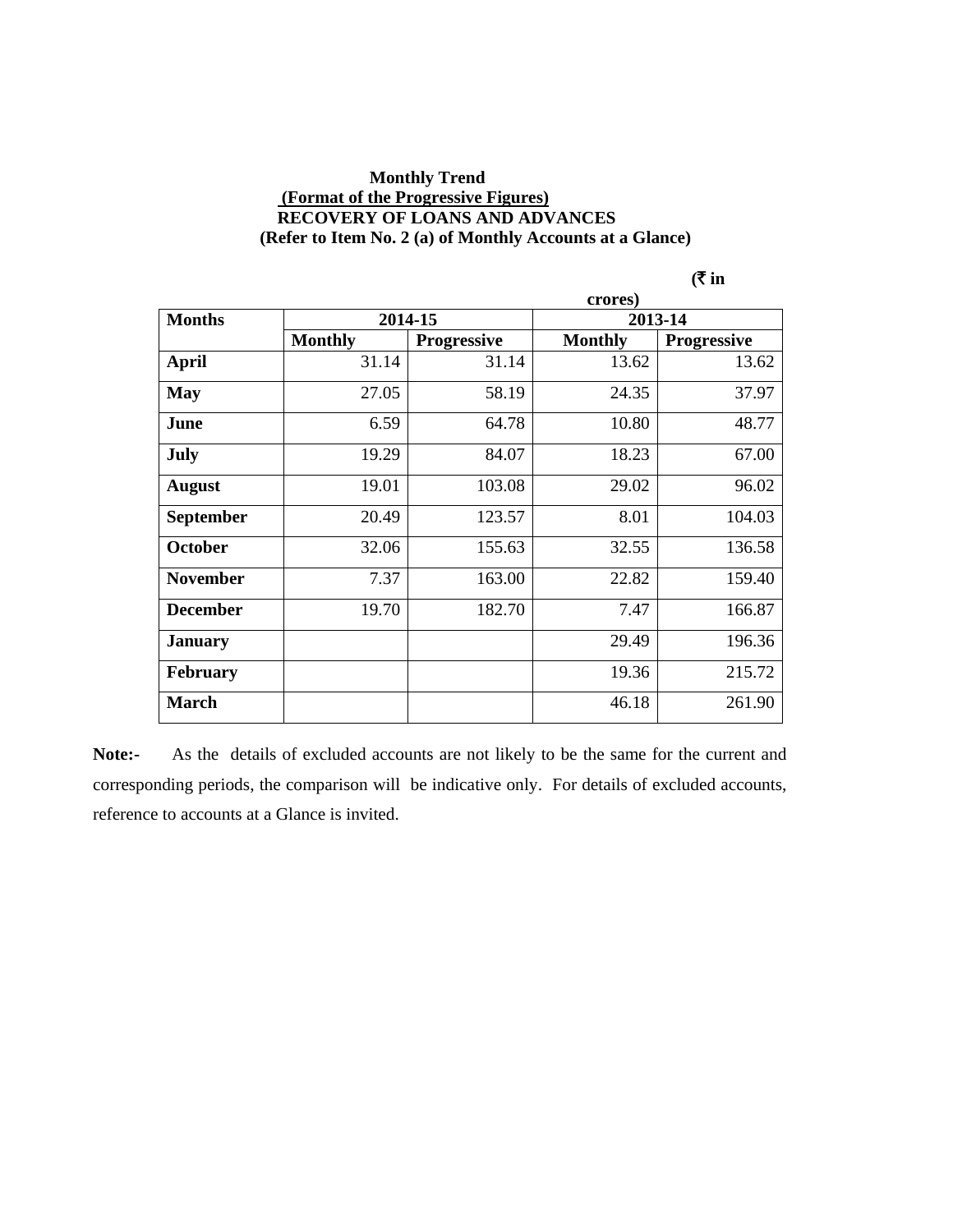| <b>OTHER RECEIPTS</b>                                                              |                    |                |                    |  |  |  |
|------------------------------------------------------------------------------------|--------------------|----------------|--------------------|--|--|--|
| (Refer to Item No. 2 (b) of Monthly Accounts at a Glance)<br>( <b>₹in crores</b> ) |                    |                |                    |  |  |  |
|                                                                                    |                    |                | 2013-14            |  |  |  |
| <b>Monthly</b>                                                                     | <b>Progressive</b> | <b>Monthly</b> | <b>Progressive</b> |  |  |  |
| 0.25                                                                               | 0.25               | 0.11           | 0.11               |  |  |  |
| 0.18                                                                               | 0.43               | 0.32           | 0.43               |  |  |  |
| 2.13                                                                               | 2.56               | 0.04           | 0.47               |  |  |  |
| 0.16                                                                               | 2.72               | 0.94           | 1.41               |  |  |  |
| 0.64                                                                               | 3.36               | 0.15           | 1.56               |  |  |  |
| 0.03                                                                               | 3.39               | 0.08           | 1.64               |  |  |  |
| 0.25                                                                               | 3.64               | 1.46           | 3.10               |  |  |  |
| 1.06                                                                               | 4.70               | 0.59           | 3.69               |  |  |  |
| 1.27                                                                               | 5.97               | 0.31           | 4.00               |  |  |  |
|                                                                                    |                    | 0.28           | 4.28               |  |  |  |
|                                                                                    |                    | 1.06           | 5.34               |  |  |  |
|                                                                                    |                    | 3.50           | 8.84               |  |  |  |
|                                                                                    |                    | 2014-15        |                    |  |  |  |

**Monthly Trend (Format of the Progressive Figures)**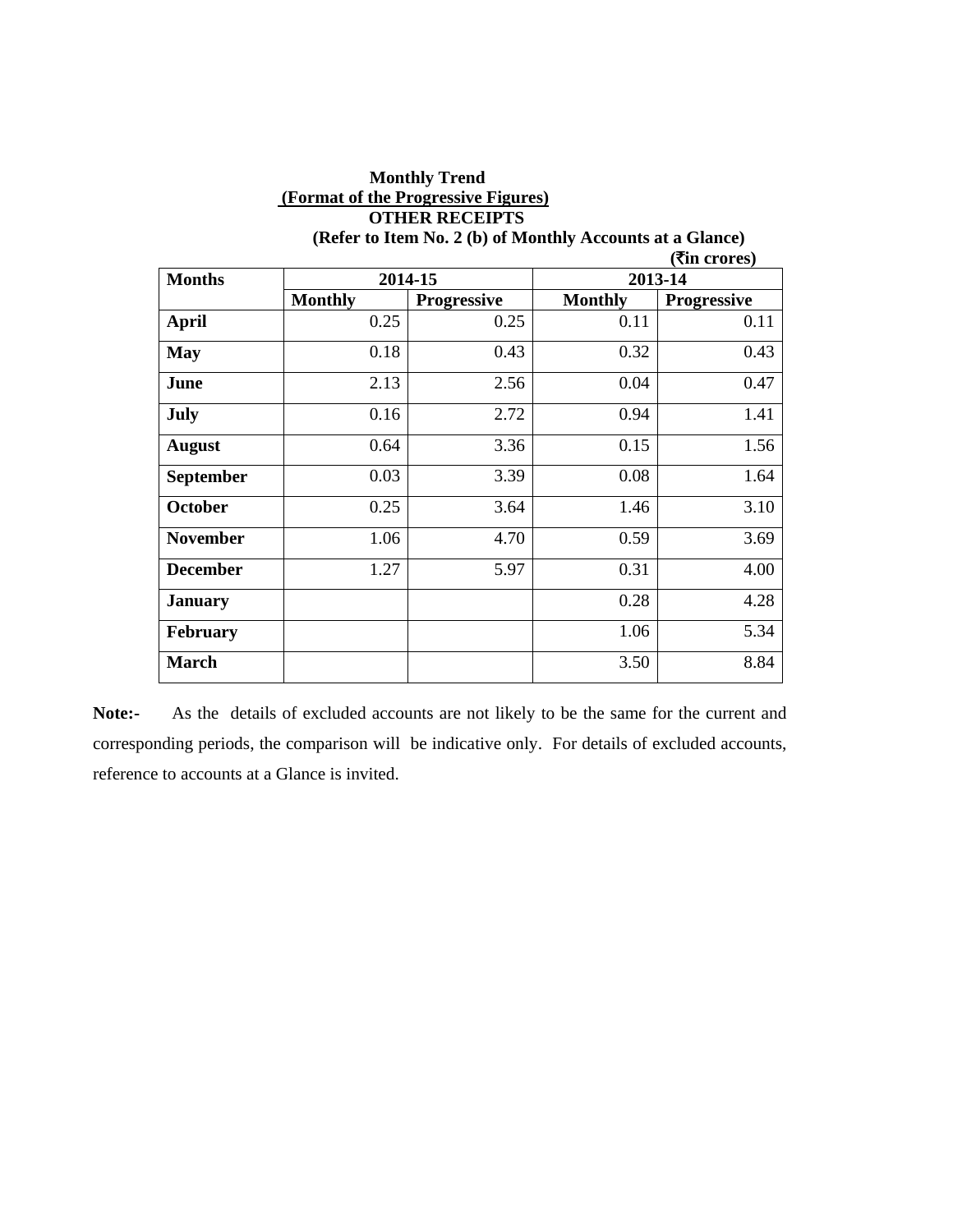#### **Monthly Trend (Format of the Progressive Figures) BORROWING AND OTHER LIABILITIES (Refer to Item No. 2(c) of Monthly Accounts at a Glance)**

|                  |                |                    |                | (₹ in crores)      |
|------------------|----------------|--------------------|----------------|--------------------|
| <b>Months</b>    |                | 2014-15            |                | 2013-14            |
|                  | <b>Monthly</b> | <b>Progressive</b> | <b>Monthly</b> | <b>Progressive</b> |
| <b>April</b>     | 1972.20        | 1972.20            | 625.43         | 625.43             |
| May              | 396.37         | 2368.57            | 340.89         | 966.32             |
| June             | 559.65         | 2928.22            | 179.59         | 1145.91            |
| July             | 1385.53        | 4313.75            | $-47.58$       | 1098.33            |
| <b>August</b>    | 64.29          | 4378.04            | 361.55         | 1459.88            |
| <b>September</b> | 239.44         | 4617.48            | $-22.59$       | 1437.29            |
| October          | 2465.58        | 7083.06            | 2580.87        | 4018.16            |
| <b>November</b>  | $-567.02$      | 6516.04            | 1372.48        | 5390.64            |
| <b>December</b>  | 324.90         | 6840.94            | $-509.38$      | 4881.26            |
| <b>January</b>   |                |                    | 1879.73        | 6760.99            |
| <b>February</b>  |                |                    | $-112.14$      | 6648.85            |
| <b>March</b>     |                |                    | 1178.75        | 7827.60            |
| (Preliminary)    |                |                    |                |                    |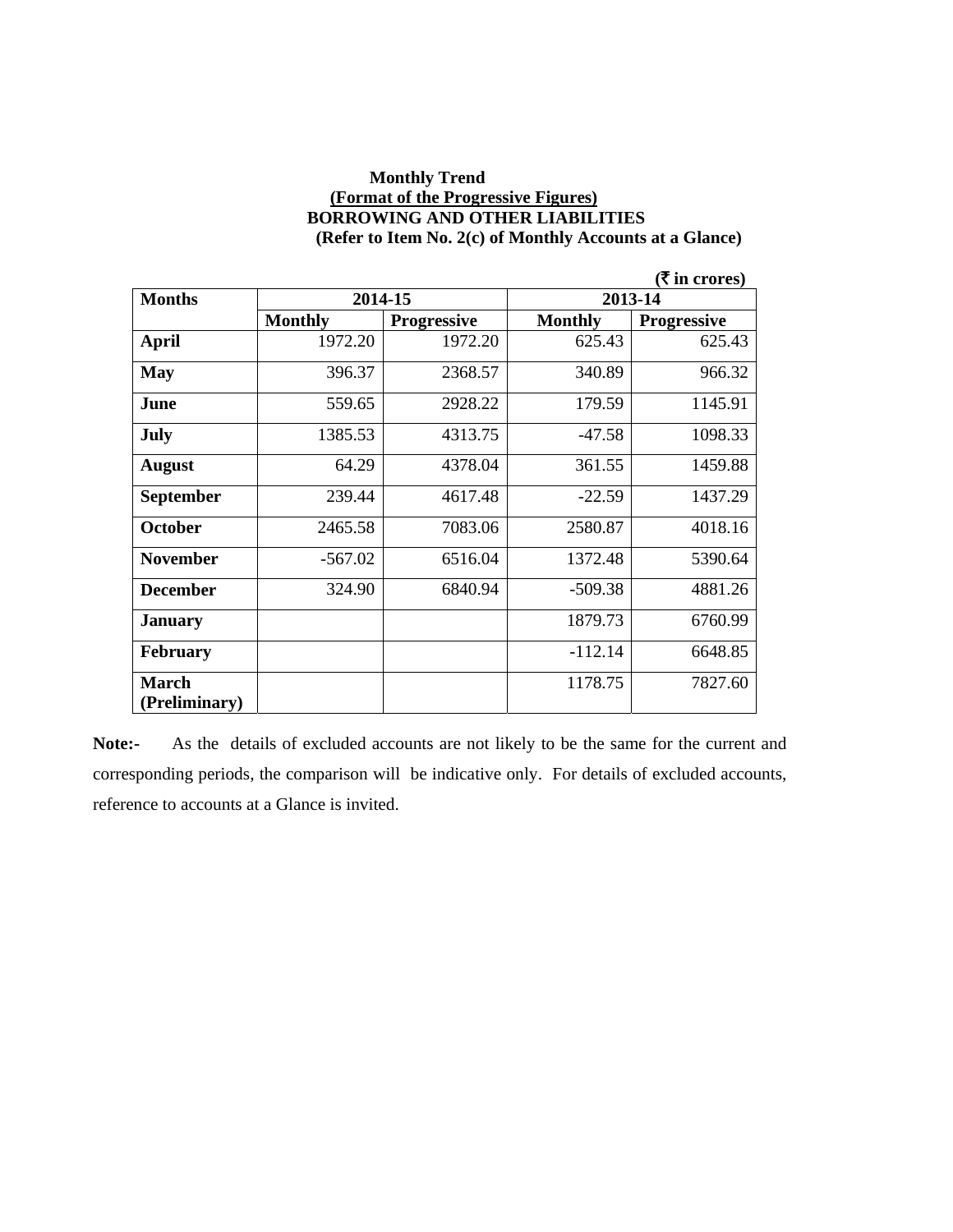#### **Monthly Trend (Format of the Progressive Figures) Borrowings and Other Liabilities (Receipts) (Refer to Item No. 2 b (I) of Monthly Accounts at a Glance)**

|                               |                |                    |                | ( ₹ in cross)      |
|-------------------------------|----------------|--------------------|----------------|--------------------|
| <b>Months</b>                 | 2014-15        |                    |                | 2013-14            |
|                               | <b>Monthly</b> | <b>Progressive</b> | <b>Monthly</b> | <b>Progressive</b> |
| <b>April</b>                  | 18930.08       | 18930.08           | 9822.89        | 9822.89            |
| <b>May</b>                    | 14603.08       | 33533.16           | 9655.63        | 19478.52           |
| June                          | 14409.37       | 47942.53           | 10089.13       | 29567.65           |
| <b>July</b>                   | 14757.78       | 62700.31           | 8493.05        | 38060.70           |
| <b>August</b>                 | 12665.54       | 75365.85           | 10670.30       | 48731.00           |
| <b>September</b>              | 11644.98       | 87010.83           | 8308.67        | 57039.67           |
| October                       | 17423.75       | 104434.58          | 16076.66       | 73166.33           |
| <b>November</b>               | 11599.36       | 116033.94          | 10031.73       | 83198.06           |
| <b>December</b>               | 13824.21       | 129858.15          | 8819.18        | 92017.24           |
| <b>January</b>                |                |                    | 12776.75       | 104793.99          |
| <b>February</b>               |                |                    | 12630.67       | 117424.66          |
| <b>March</b><br>(Preliminary) |                |                    | 33153.27       | 150577.93          |

\*Includes Public debt, Public Account and cash balance**.**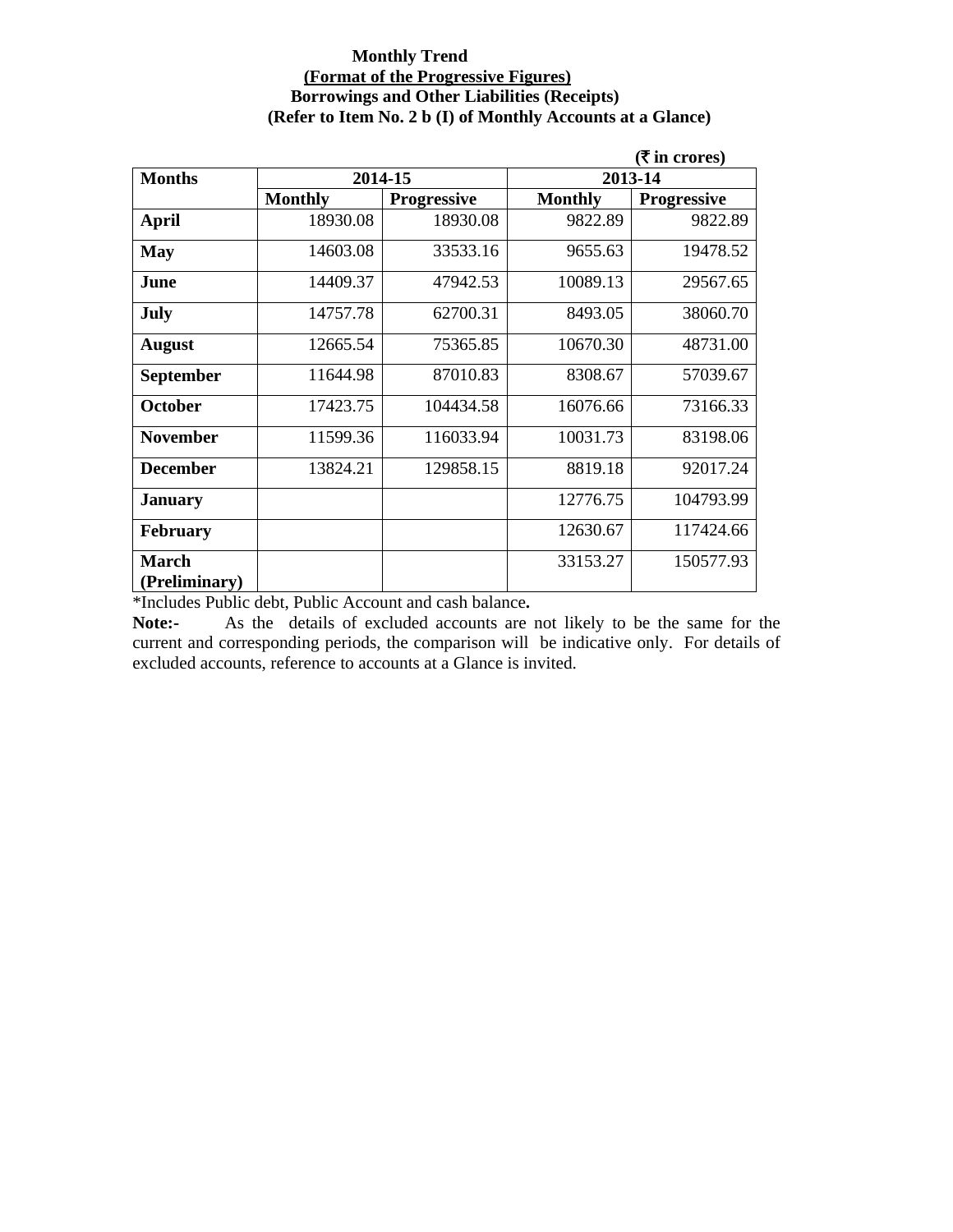#### **Monthly Trend (Format of the Progressive Figures) Borrowings and Other Liabilities (Payments) (Refer to Item No. 2 b (ii) of Monthly Accounts at a Glance)**

|                               |                |                    |                | (₹ in crores)      |
|-------------------------------|----------------|--------------------|----------------|--------------------|
| <b>Months</b>                 | 2014-15        |                    |                | 2013-14            |
|                               | <b>Monthly</b> | <b>Progressive</b> | <b>Monthly</b> | <b>Progressive</b> |
| <b>April</b>                  | 16957.88       | 16957.88           | 9197.46        | 9197.46            |
| <b>May</b>                    | 14206.71       | 31164.59           | 9314.74        | 18512.20           |
| June                          | 13849.72       | 45014.31           | 9909.54        | 28421.74           |
| July                          | 13372.25       | 58386.56           | 8540.63        | 36962.37           |
| <b>August</b>                 | 12601.25       | 70987.81           | 10308.75       | 47271.12           |
| <b>September</b>              | 11405.54       | 82393.35           | 8331.26        | 55602.38           |
| October                       | 14958.17       | 97351.52           | 13545.79       | 69148.17           |
| <b>November</b>               | 12166.38       | 109517.90          | 8659.25        | 77807.42           |
| <b>December</b>               | 13499.31       | 123017.21          | 9328.56        | 87135.98           |
| <b>January</b>                |                |                    | 10897.02       | 98033.00           |
| <b>February</b>               |                |                    | 12742.81       | 110775.81          |
| <b>March</b><br>(Preliminary) |                |                    | 31974.52       | 142750.33          |

\*Includes public debt, Public Account and cash balance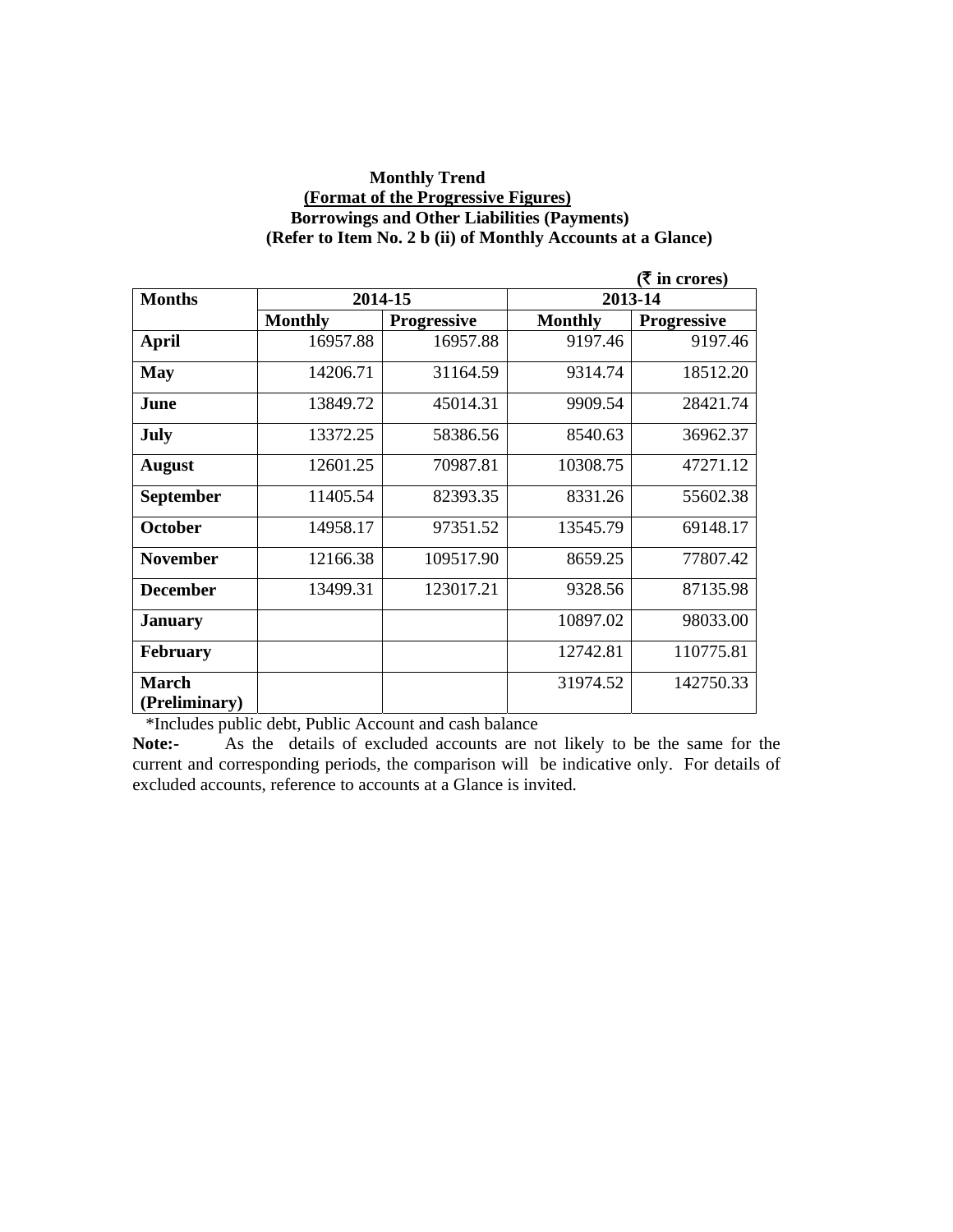#### **Monthly Trend (Format of the Progressive Figures) Total Receipt (Refer to Item No. 3 of Monthly Accounts at a Glance)**

|                        |                |                    | ( ₹ in cross)  |                    |
|------------------------|----------------|--------------------|----------------|--------------------|
| <b>Months</b>          | 2014-15        |                    |                | 2013-14            |
|                        | <b>Monthly</b> | <b>Progressive</b> | <b>Monthly</b> | <b>Progressive</b> |
| <b>April</b>           | 4878.21        | 4878.21            | 3242.00        | 3242.00            |
| <b>May</b>             | 3528.64        | 8406.85            | 3736.37        | 6978.37            |
| June                   | 3279.07        | 11685.92           | 2856.93        | 9835.30            |
| July                   | 4051.11        | 15737.03           | 2938.89        | 12774.19           |
| <b>August</b>          | 4044.96        | 19781.99           | 3010.32        | 15784.51           |
| <b>September</b>       | 3414.78        | 23196.77           | 2886.95        | 18671.46           |
| <b>October</b>         | 5609.97        | 28806.74           | 5208.43        | 23879.89           |
| <b>November</b>        | 3379.33        | 32186.07           | 3640.10        | 27519.99           |
| <b>December</b>        | 3501.59        | 35687.66           | 2998.24        | 30518.23           |
| January                |                |                    | 5147.71        | 35665.94           |
| <b>February</b>        |                |                    | 2658.88        | 38324.82           |
| March<br>(Preliminary) |                |                    | 6564.98        | 44889.80           |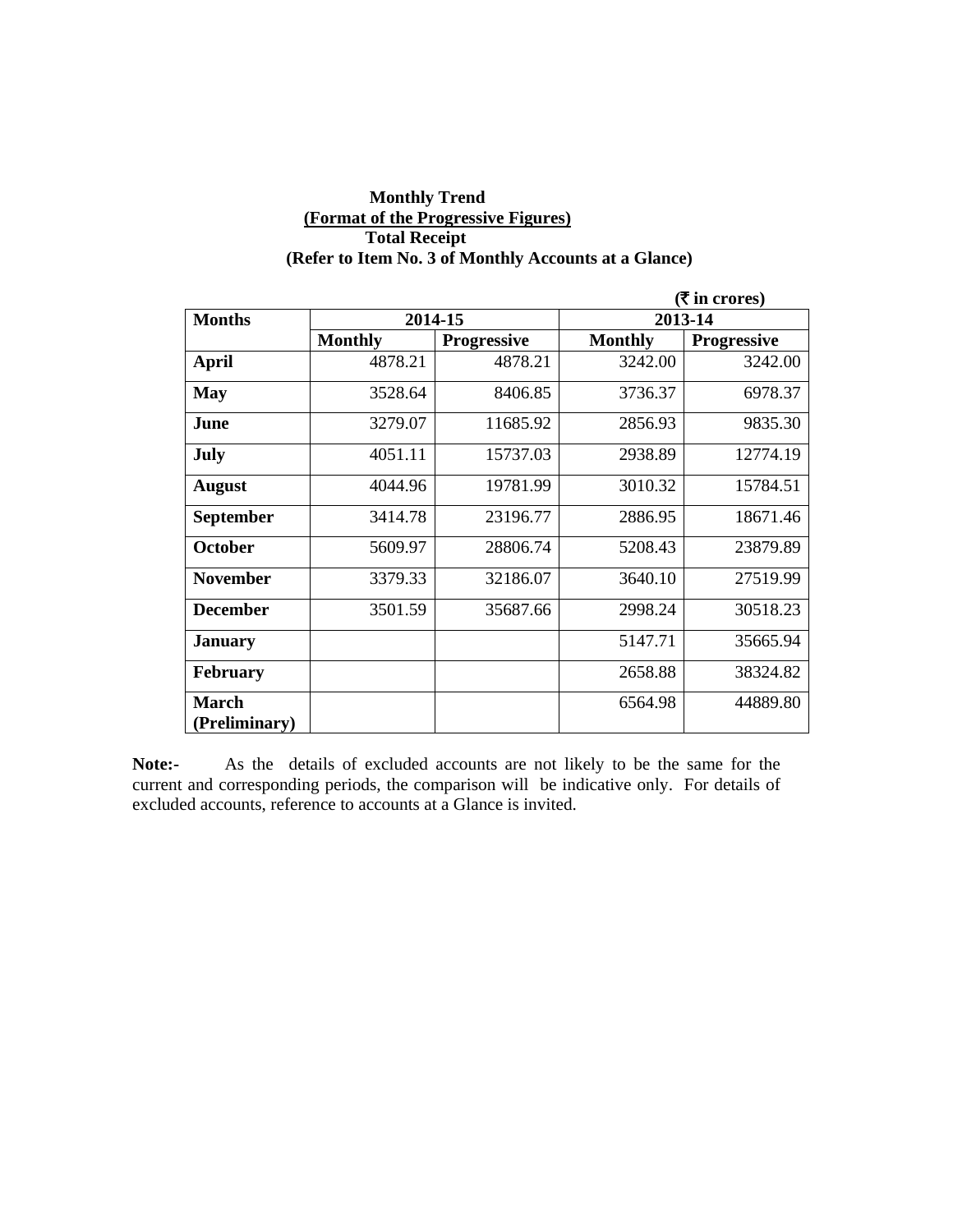#### **Monthly Trend (Format of the Progressive Figures) NON PLAN EXPENDITURE REVENUE ACCOUNT (Refer to Item No.4 (a) of Monthly Accounts at a Glance)**

|                               |                |                    |                | ( ₹ in cross)      |
|-------------------------------|----------------|--------------------|----------------|--------------------|
| <b>Months</b>                 |                | 2014-15            |                | 2013-14            |
|                               | <b>Monthly</b> | <b>Progressive</b> | <b>Monthly</b> | <b>Progressive</b> |
| April                         | 2851.26        | 2851.26            | 1845.62        | 1845.62            |
| <b>May</b>                    | 3041.27        | 5892.53            | 2615.73        | 4461.35            |
| June                          | 2022.71        | 7915.24            | 2002.62        | 6463.97            |
| July                          | 2770.57        | 10685.81           | 2099.38        | 8563.35            |
| <b>August</b>                 | 2788.15        | 13473.96           | 2449.86        | 11013.21           |
| <b>September</b>              | 2496.93        | 15970.89           | 1856.14        | 12869.35           |
| October                       | 3062.92        | 19033.81           | 2609.76        | 15479.11           |
| <b>November</b>               | 2086.80        | 21120.61           | 2366.36        | 17845.47           |
| <b>December</b>               | 2482.92        | 23603.53           | 1949.02        | 19794.49           |
| <b>January</b>                |                |                    | 4107.70        | 23902.19           |
| <b>February</b>               |                |                    | 2201.33        | 26103.52           |
| <b>March</b><br>(Preliminary) |                |                    | 4622.60        | 30726.12           |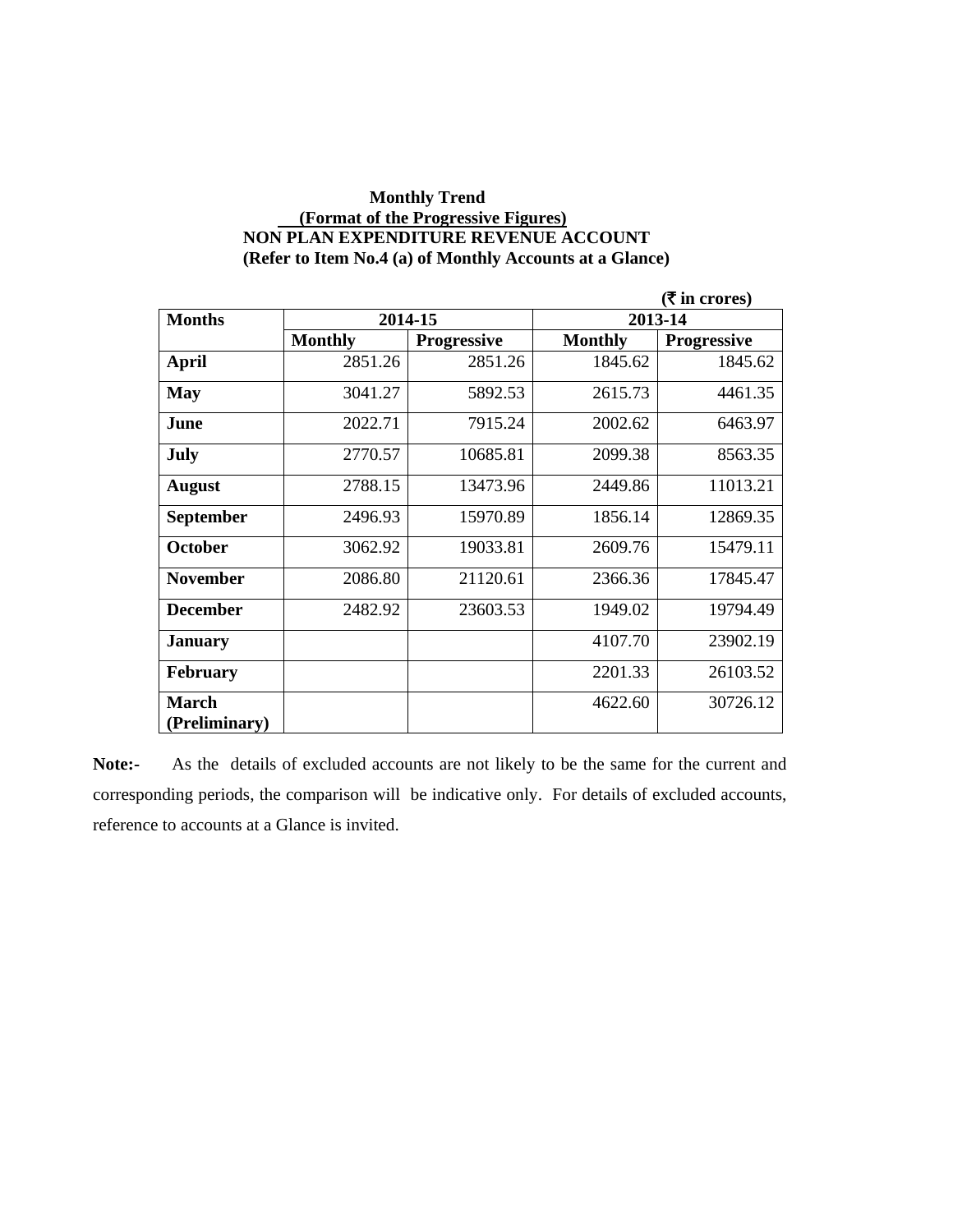#### **Monthly Trend (Format of the Progressive Figures) NON PLAN EXPENDITURE ON INTEREST PAYMENTS (Refer to Item No. 4 (b) of Monthly Accounts at a Glance)**

|                               |                |                    |                | $(ξ$ in crores)    |
|-------------------------------|----------------|--------------------|----------------|--------------------|
| <b>Months</b>                 |                | 2014-15            |                | 2013-14            |
|                               | <b>Monthly</b> | <b>Progressive</b> | <b>Monthly</b> | <b>Progressive</b> |
| <b>April</b>                  | 614.84         | 614.84             | 12.44          | 12.44              |
| <b>May</b>                    | 189.94         | 804.78             | 100.51         | 112.95             |
| June                          | 352.53         | 1157.31            | 360.32         | 473.27             |
| July                          | 443.93         | 1601.24            | 134.44         | 607.71             |
| <b>August</b>                 | 491.01         | 2092.25            | 80.64          | 688.35             |
| September                     | 265.30         | 2357.55            | 250.97         | 939.32             |
| <b>October</b>                | 158.46         | 2516.01            | 68.51          | 1007.83            |
| <b>November</b>               | 535.27         | 3051.28            | 508.39         | 1516.22            |
| <b>December</b>               | 154.97         | 3206.25            | 313.75         | 1829.97            |
| <b>January</b>                |                |                    | 1853.57        | 3683.54            |
| <b>February</b>               |                |                    | 350.51         | 4034.05            |
| <b>March</b><br>(Preliminary) |                |                    | 1092.15        | 5126.20            |
|                               |                |                    |                |                    |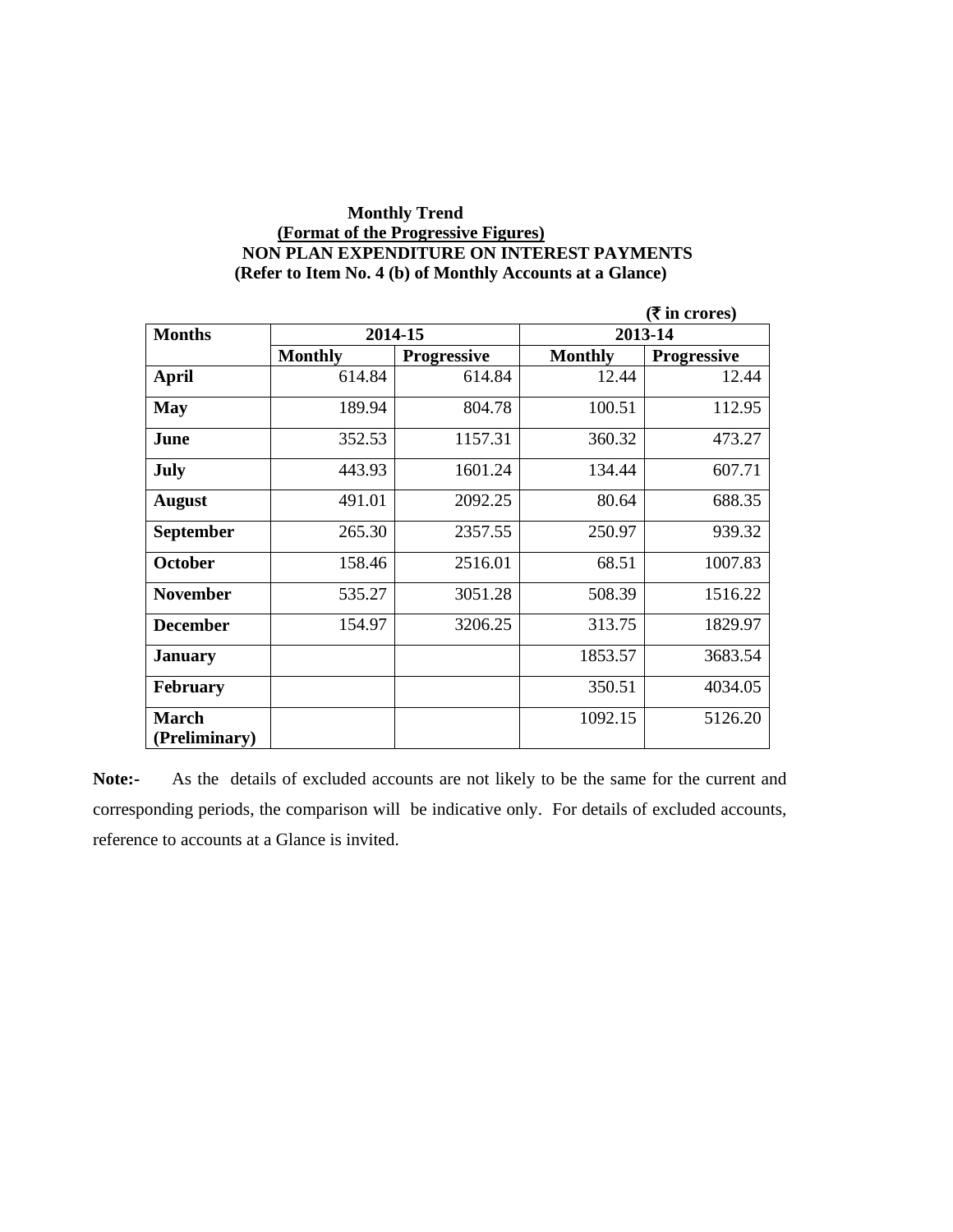#### **Monthly Trend (Format of the Progressive Figures) CAPITAL EXPENDITURE NON PLAN (Refer to Item No. 4 (c) of Monthly Accounts at a Glance)**

|                               |                |                    |                | (₹ in crores)      |
|-------------------------------|----------------|--------------------|----------------|--------------------|
| <b>Months</b>                 |                | 2014-15            |                | 2013-14            |
|                               | <b>Monthly</b> | <b>Progressive</b> | <b>Monthly</b> | <b>Progressive</b> |
| <b>April</b>                  | 1367.10        | 1367.10            | 1165.04        | 1165.04            |
| <b>May</b>                    | $-537.88$      | 829.22             | $-222.63$      | 942.41             |
| June                          | $-426.63$      | 402.59             | $-259.04$      | 683.37             |
| July                          | 541.50         | $-138.91$          | $-414.64$      | 268.73             |
| <b>August</b>                 | 588.08         | $-449.17$          | 230.67         | $-38.06$           |
| <b>September</b>              | 254.79         | $-703.96$          | $-400.32$      | $-438.71$          |
| <b>October</b>                | 1116.28        | 412.32             | 1446.27        | 1007.56            |
| <b>November</b>               | 252.07         | 664.39             | 225.59         | 1233.15            |
| <b>December</b>               | $-349.89$      | 314.50             | $-418.52$      | 814.63             |
| <b>January</b>                |                |                    | $-598.47$      | 216.16             |
| <b>February</b>               |                |                    | $-756.56$      | $-540.40$          |
| <b>March</b><br>(Preliminary) |                |                    | 1056.81        | $-1597.21$         |

\*Includes loans and advances disbursed.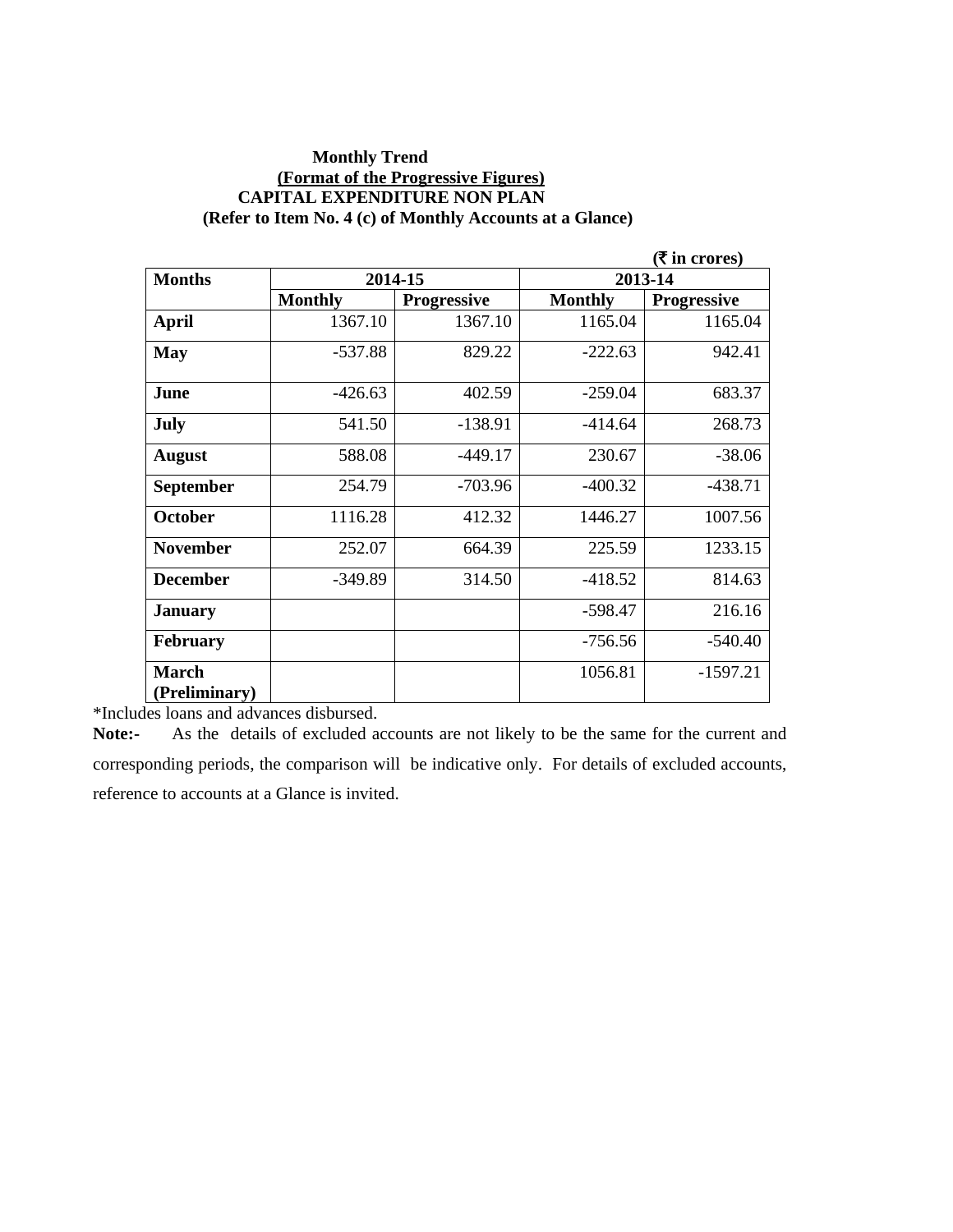#### **Monthly Trend (Format of the Progressive Figures) PLAN EXPENDITURE ON REVENUE ACCOUNT (Refer to Item No. 5 (a) of Monthly Accounts at a Glance)**

|                  |                |                    |                | $($ ₹ in crores)   |
|------------------|----------------|--------------------|----------------|--------------------|
| <b>Months</b>    | 2014-15        |                    |                | 2013-14            |
|                  | <b>Monthly</b> | <b>Progressive</b> | <b>Monthly</b> | <b>Progressive</b> |
| <b>April</b>     | 582.39         | 582.39             | 171.96         | 171.96             |
| <b>May</b>       | 576.74         | 1159.13            | 852.55         | 1024.51            |
| June             | 987.42         | 2146.55            | 685.19         | 1709.70            |
| July             | 1354.00        | 3500.55            | 921.32         | 2631.02            |
| <b>August</b>    | 1127.14        | 4627.69            | 569.11         | 3200.13            |
| <b>September</b> | 812.11         | 5439.80            | 909.12         | 4109.25            |
| <b>October</b>   | 963.44         | 6403.24            | 672.82         | 4782.07            |
| <b>November</b>  | 722.98         | 7126.22            | 734.75         | 5516.82            |
| <b>December</b>  | 998.47         | 8124.69            | 844.15         | 6360.97            |
| <b>January</b>   |                |                    | 1063.40        | 7424.37            |
| <b>February</b>  |                |                    | 889.10         | 8313.47            |
| <b>March</b>     |                |                    | 1921.11        | 10234.58           |
| (Preliminary)    |                |                    |                |                    |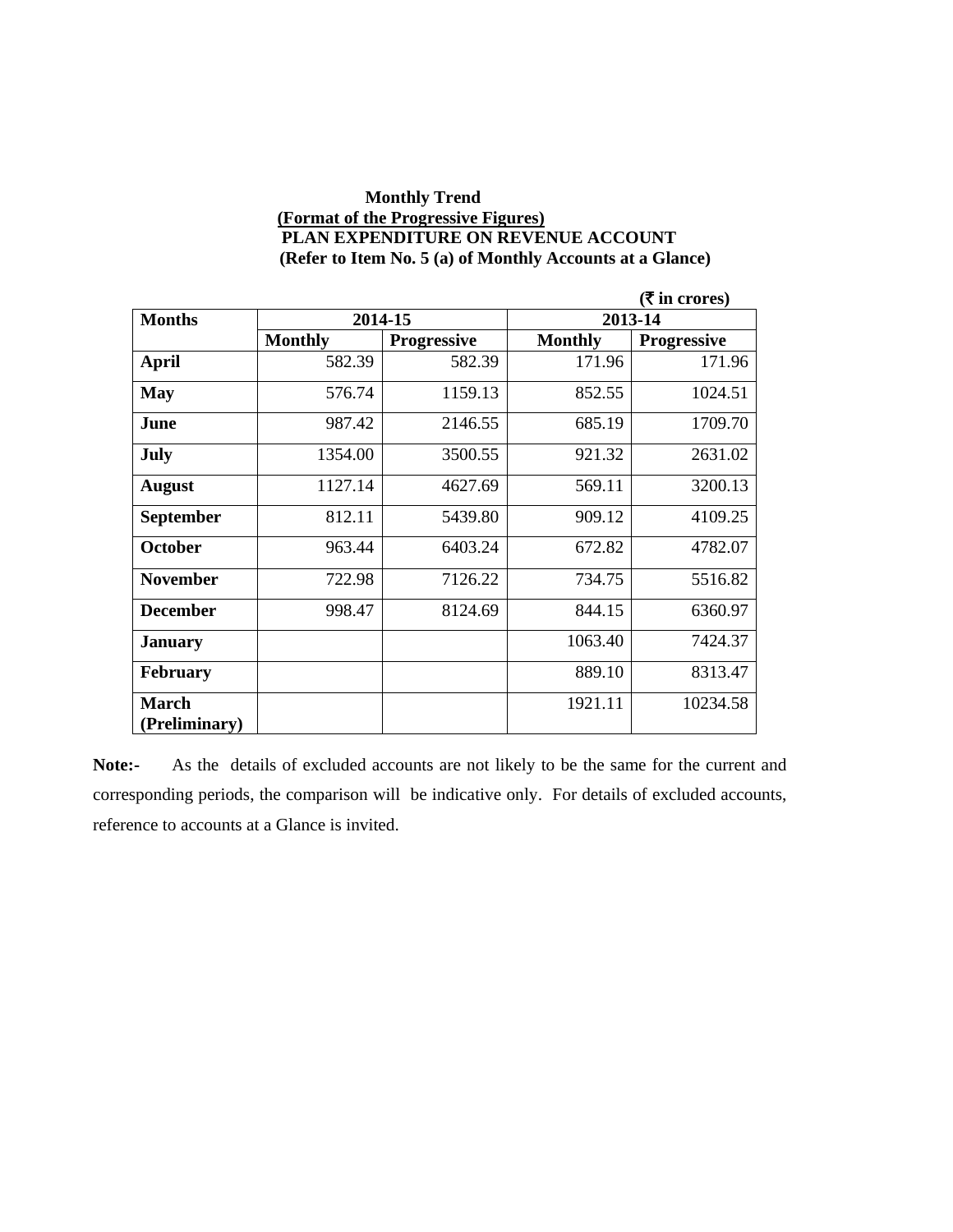#### **Monthly Trend (Format of the Progressive Figures) CAPITAL EXPENDITURE PLAN (Refer to Item No. 5 (b) of Monthly Accounts at a Glance)**

|                               |                |                    |                | ( <b>₹.</b> in crores) |
|-------------------------------|----------------|--------------------|----------------|------------------------|
| <b>Months</b>                 |                | 2014-15            | 2013-14        |                        |
|                               | <b>Monthly</b> | <b>Progressive</b> | <b>Monthly</b> | <b>Progressive</b>     |
| <b>April</b>                  | 77.46          | 77.46              | 59.38          | 59.38                  |
| <b>May</b>                    | 448.51         | 525.97             | 490.72         | 550.10                 |
| June                          | 695.57         | 1221.54            | 428.16         | 978.26                 |
| July                          | 468.04         | 1689.58            | 332.83         | 1311.09                |
| <b>August</b>                 | 439.93         | 2129.51            | 298.14         | 1609.23                |
| <b>September</b>              | 360.53         | 2490.04            | 522.33         | 2131.56                |
| <b>October</b>                | 467.33         | 2957.37            | 479.59         | 2611.15                |
| <b>November</b>               | 317.48         | 3274.85            | 313.40         | 2924.55                |
| <b>December</b>               | 370.09         | 3644.94            | 623.59         | 3548.14                |
| <b>January</b>                |                |                    | 575.09         | 4123.23                |
| <b>February</b>               |                |                    | 325.00         | 4448.23                |
| <b>March</b><br>(Preliminary) |                |                    | 1078.08        | 5526.31                |

\*Includes loans and advances disbursed.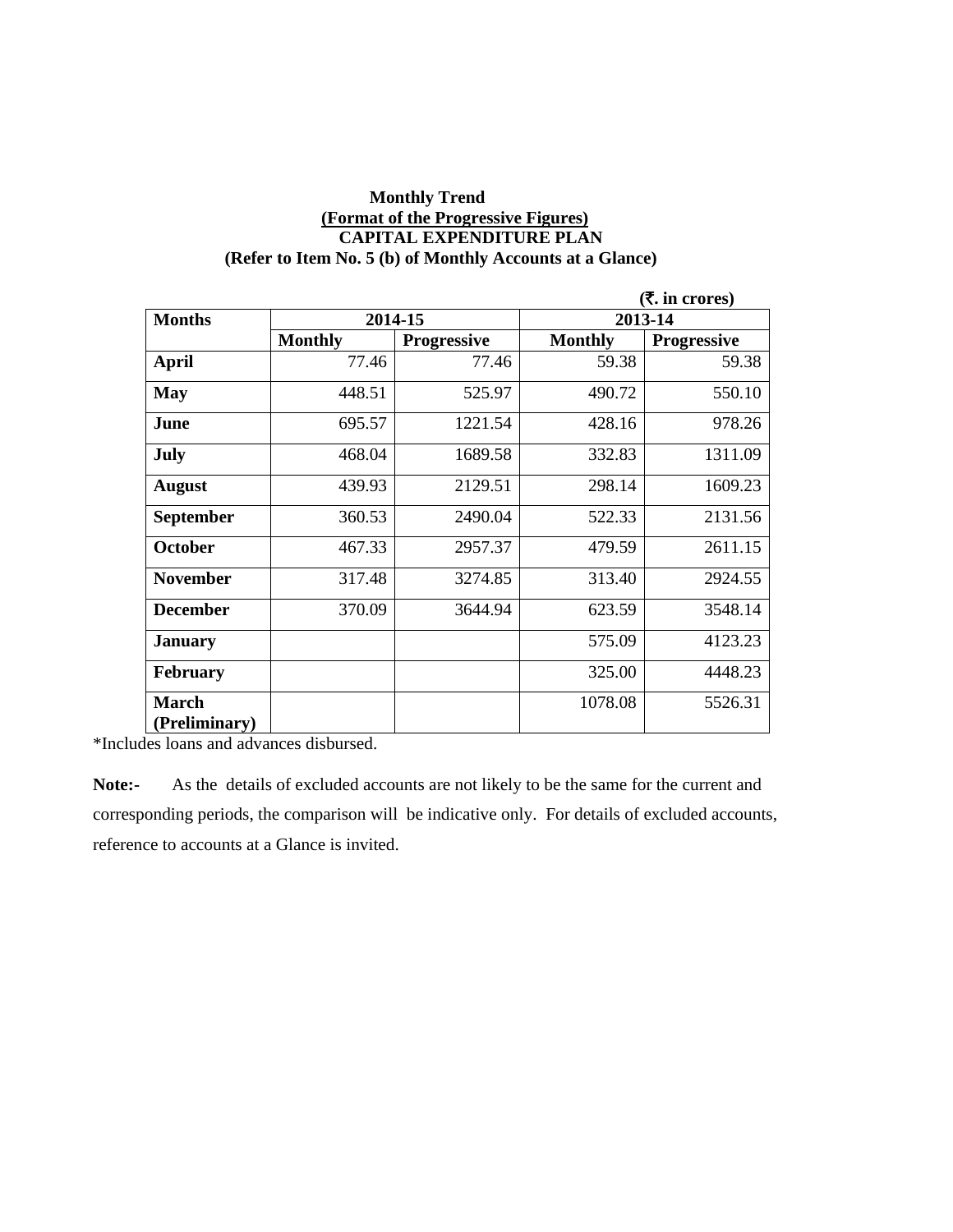|                               |                |                    |                | $(\bar{\mathbf{\mathsf{z}}}$ in crores) |
|-------------------------------|----------------|--------------------|----------------|-----------------------------------------|
| <b>Months</b>                 |                | 2014-15            |                | 2013-14                                 |
|                               | <b>Monthly</b> | <b>Progressive</b> | <b>Monthly</b> | <b>Progressive</b>                      |
| <b>April</b>                  | 4878.21        | 4878.21            | 3242.00        | 3242.00                                 |
| <b>May</b>                    | 3528.64        | 8406.85            | 3736.37        | 6978.37                                 |
| June                          | 3279.07        | 11685.92           | 2856.93        | 9835.30                                 |
| <b>July</b>                   | 4051.11        | 15737.03           | 2938.89        | 12774.19                                |
| <b>August</b>                 | 4044.96        | 19781.99           | 3010.32        | 15784.51                                |
| September                     | 3414.78        | 23196.77           | 2886.94        | 18671.45                                |
| <b>October</b>                | 5609.97        | 28806.74           | 5208.44        | 23879.89                                |
| <b>November</b>               | 3379.33        | 32186.07           | 3640.10        | 27519.99                                |
| <b>December</b>               | 3501.59        | 35687.66           | 2998.24        | 30518.23                                |
| <b>January</b>                |                |                    | 5147.72        | 35665.95                                |
| <b>February</b>               |                |                    | 2658.87        | 38324.82                                |
| <b>March</b><br>(Preliminary) |                |                    | 6564.98        | 44889.80                                |

## **Monthly Trend (Format of the Progressive Figures) TOTAL EXPENDITURE**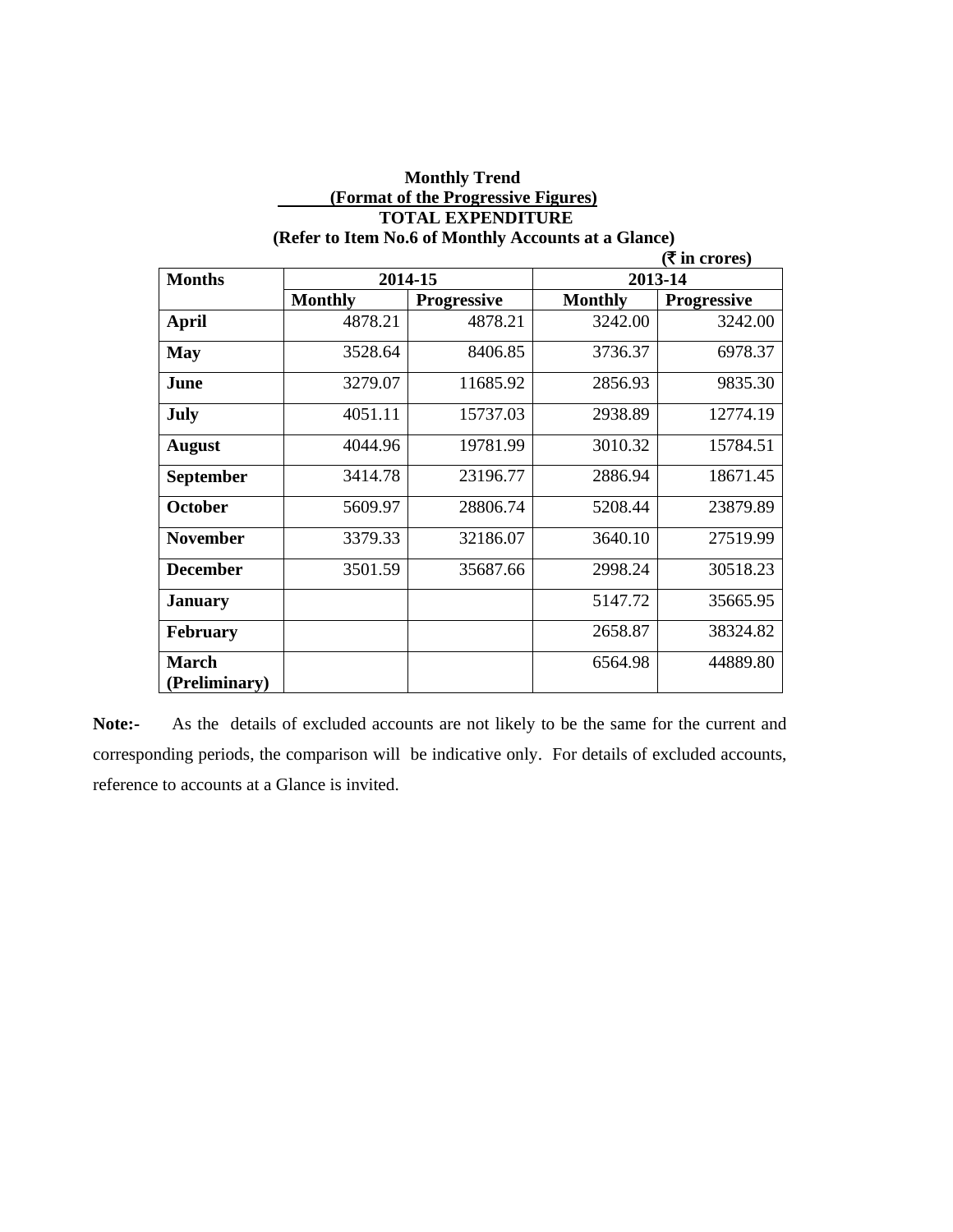### **Monthly Trend (Format of the Progressive Figures) TOTAL REVENUE EXPENDITURE (Refer to Item No.6(a) of Monthly Accounts at a Glance)**

|                 |                |                    |                | (₹ in crores)      |
|-----------------|----------------|--------------------|----------------|--------------------|
| <b>Months</b>   |                | 2014-15            |                | 2013-14            |
|                 | <b>Monthly</b> | <b>Progressive</b> | <b>Monthly</b> | <b>Progressive</b> |
| <b>April</b>    | 3433.65        | 3433.65            | 2017.58        | 2017.58            |
| <b>May</b>      | 3618.01        | 7051.66            | 3468.28        | 5485.86            |
| June            | 3010.13        | 10061.79           | 2687.81        | 8173.67            |
| July            | 4124.57        | 14186.36           | 3020.70        | 11194.37           |
| <b>August</b>   | 3915.29        | 18101.65           | 3018.98        | 14213.35           |
| September       | 3309.04        | 21410.69           | 2765.25        | 16978.60           |
| <b>October</b>  | 4026.36        | 25437.05           | 3582.57        | 20261.17           |
| <b>November</b> | 2809.78        | 28246.83           | 3101.11        | 23362.28           |
| <b>December</b> | 3481.39        | 31728.22           | 2793.18        | 26155.46           |
| <b>January</b>  |                |                    | 5171.10        | 31326.56           |
| <b>February</b> |                |                    | 3090.43        | 34416.99           |
| <b>March</b>    |                |                    | 6543.70        | 40960.69           |
| (Preliminary)   |                |                    |                |                    |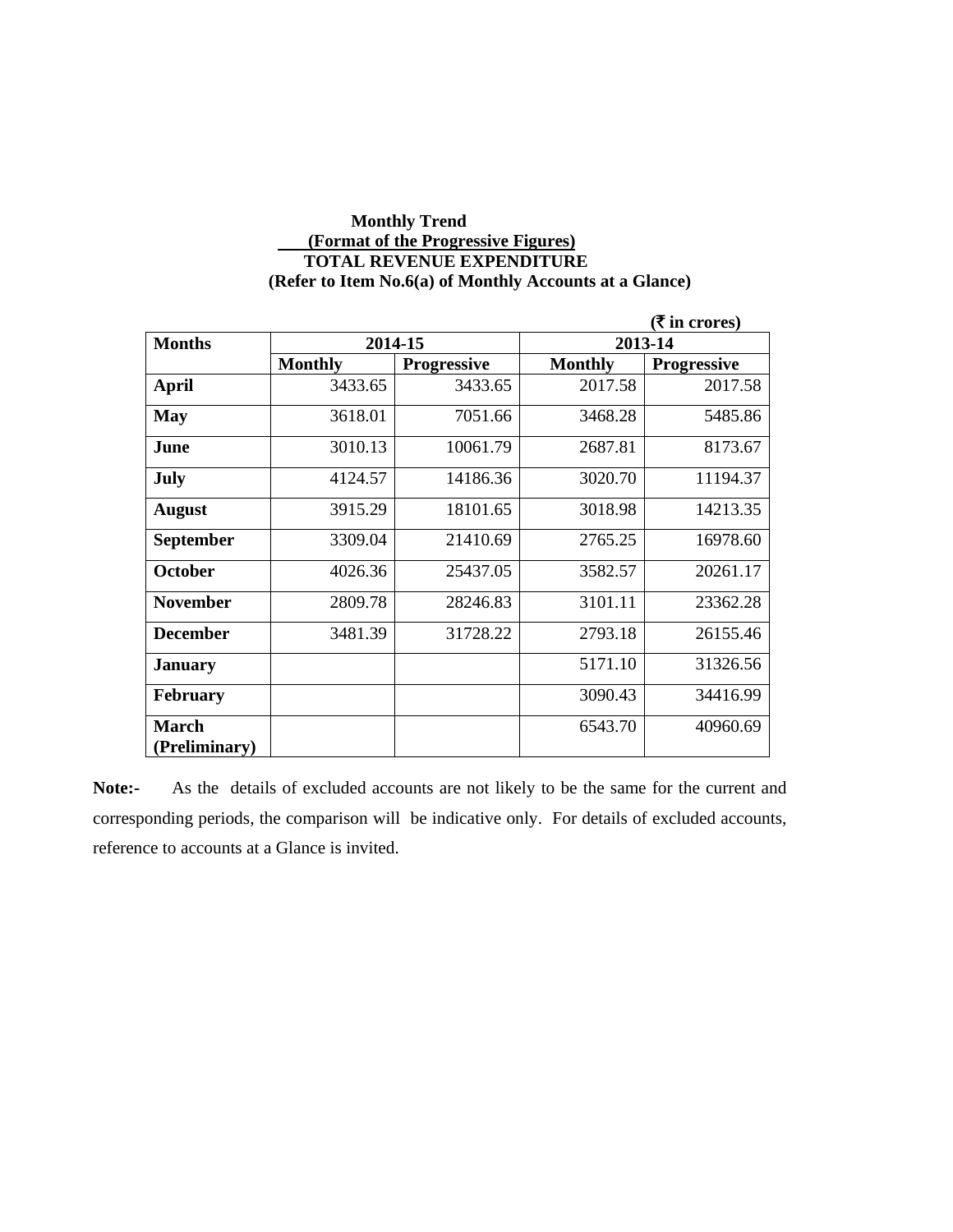#### **Monthly Trend (Format of the Progressive Figures) TOTAL CAPITAL EXPENDITURE (Refer to Item No. 6 (b) of Monthly Accounts at a Glance)**

|                               |                |                    |                | $(\bar{\bar{\mathbf{x}}}$ in crores) |
|-------------------------------|----------------|--------------------|----------------|--------------------------------------|
| <b>Months</b>                 |                | 2014-15            | 2013-14        |                                      |
|                               | <b>Monthly</b> | <b>Progressive</b> | <b>Monthly</b> | <b>Progressive</b>                   |
| April                         | 1444.56        | 1444.56            | 1224.42        | 1224.42                              |
| <b>May</b>                    | $-89.37$       | 1355.19            | 258.09         | 1492.51                              |
| June                          | 268.94         | 1624.13            | 169.11         | 1661.62                              |
| July                          | $-73.46$       | 1550.67            | $-81.81$       | 1579.81                              |
| <b>August</b>                 | 129.67         | 1680.34            | $-8.64$        | 1571.17                              |
| <b>September</b>              | 105.74         | 1786.08            | 121.68         | 1692.85                              |
| <b>October</b>                | 1583.61        | 3369.69            | 1925.86        | 3618.71                              |
| <b>November</b>               | 569.55         | 3939.24            | 539.00         | 4157.71                              |
| <b>December</b>               | $-79.80$       | 3859.44            | 205.06         | 4362.77                              |
| <b>January</b>                |                |                    | $-23.38$       | 4339.39                              |
| <b>February</b>               |                |                    | $-431.56$      | 3907.83                              |
| <b>March</b><br>(Preliminary) |                |                    | 21.28          | 3929.11                              |

\*Includes loans and advances disbursed.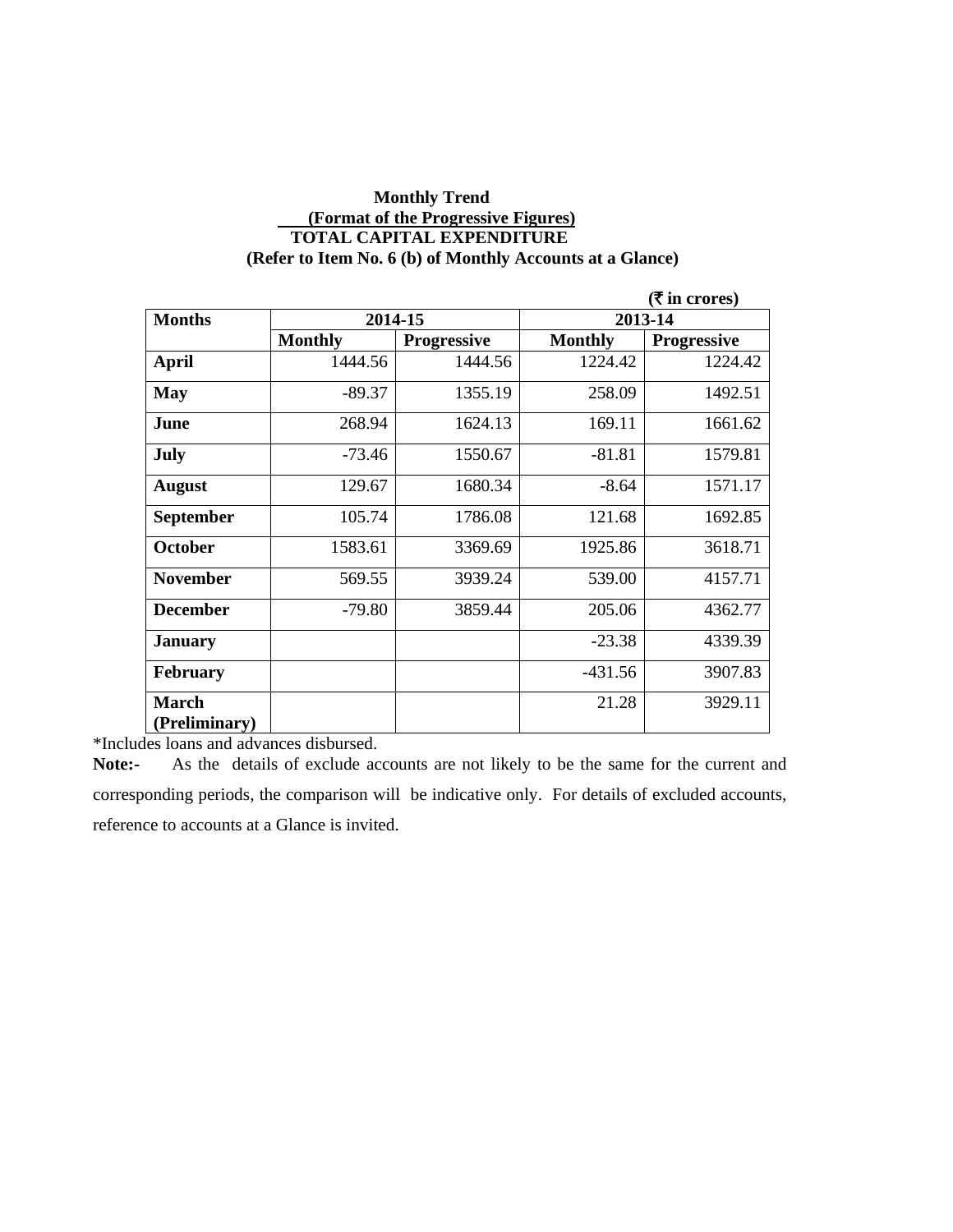#### **Monthly Trend (Format of the Progressive Figures) Revenue Surplus Deficit (Refer to Item No. 7of Monthly Accounts at a Glance)**

|                  |                |                    |                | ( ₹ in cross)      |
|------------------|----------------|--------------------|----------------|--------------------|
| <b>Months</b>    |                | 2014-15            | 2013-14        |                    |
|                  | <b>Monthly</b> | <b>Progressive</b> | <b>Monthly</b> | <b>Progressive</b> |
| <b>April</b>     | $-559.03$      | $-559.03$          | 585.26         | 585.26             |
| May              | 512.93         | $-1072.00$         | $-97.47$       | 487.79             |
| June             | $-299.43$      | $-1371.43$         | $-21.31$       | 466.48             |
| July             | $-1478.44$     | $-2849.87$         | 53.40          | $-413.08$          |
| <b>August</b>    | 45.73          | $-2804.14$         | $-399.38$      | $-13.70$           |
| <b>September</b> | $-154.22$      | $-2958.36$         | 163.59         | 149.89             |
| <b>October</b>   | $-914.29$      | $-3872.65$         | $-689.01$      | $-539.12$          |
| <b>November</b>  | 1128.15        | $-2744.50$         | $-856.90$      | $-1396.02$         |
| <b>December</b>  | $-325.67$      | $-3070.17$         | 706.66         | $-689.36$          |
| <b>January</b>   |                |                    | 1932.88        | $-2622.24$         |
| <b>February</b>  |                |                    | 339.84         | $-2962.08$         |
| <b>March</b>     |                |                    | 1207.15        | $-4169.23$         |
| (Preliminary)    |                |                    |                |                    |